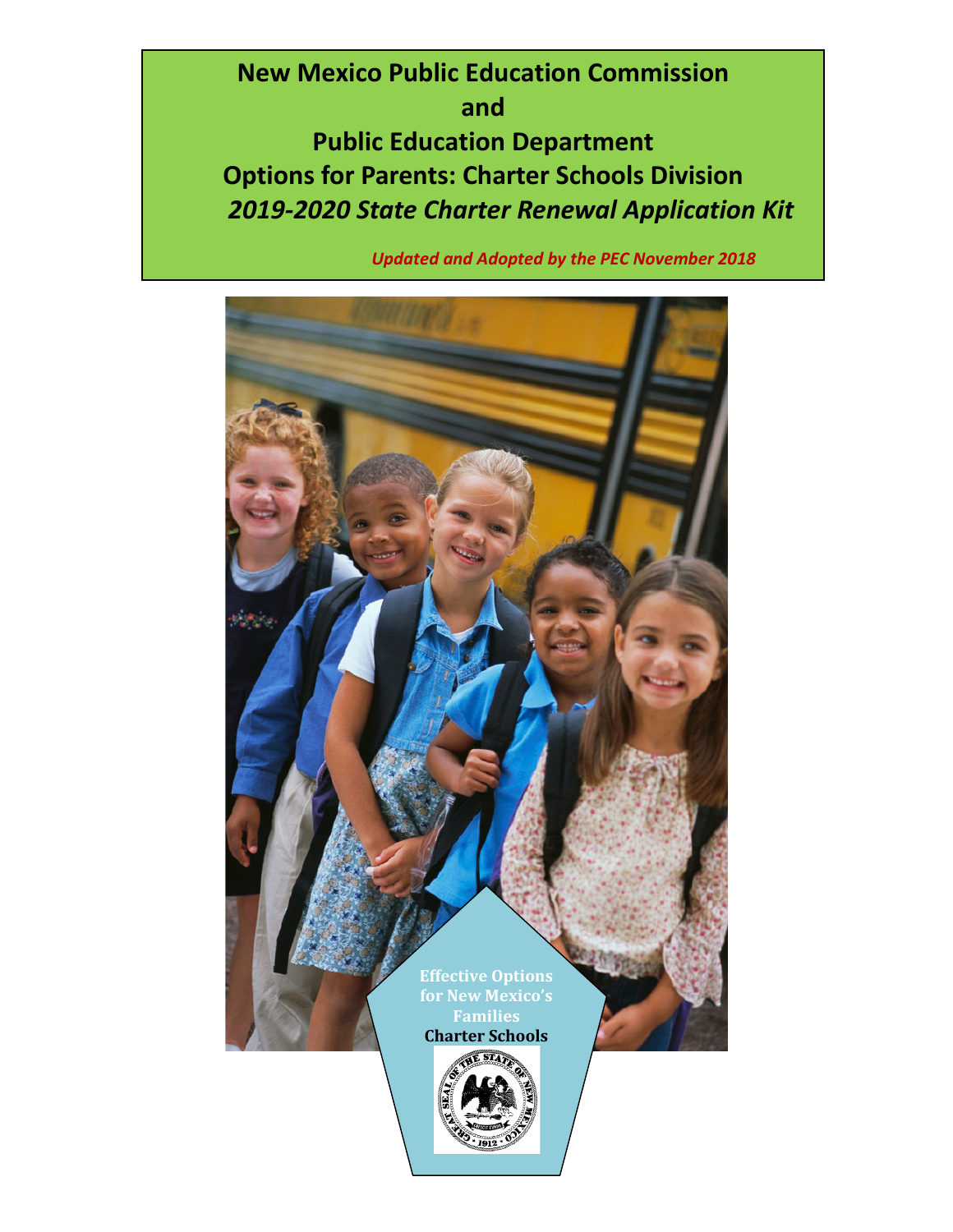

STATE OF NEW MEXICO PUBLIC EDUCATION DEPARTMENT 300 DON GASPAR SANTA FE, NEW MEXICO 87501-2786 Telephone (505) 827-5800 **[www.ped.state.nm.us](http://www.sde.state.nm.us/)**

CHRISTOPHER RUSZKOWSKI SECRETARY-DESIGNATE OF EDUCATION  SUSANA MARTINEZ **GOVERNOR** 

Through charter schools, the Public Education Commission (PEC) as Authorizer, and the Charter Schools Division (CSD) in the New Mexico Public Education Department (PED) seek to provide families with effective, quality educational options. The CSD provides staff support to the PEC and will review your renewal application, conduct the renewal site visits, and make a recommendation for renewal, non-renewal, or a conditional renewal on behalf of the Public Education Department. The PEC makes the final decision regarding the renewal application after reading it, reading the CSD preliminary analysis and school's response, and, finally, considering the information provided by the CSD in their final recommendation to renew, renew with conditions, or deny a school's renewal application.

Renewing charter schools have the option to seek renewal from either their local chartering authority (district) or the PEC as the state chartering authority. All renewal applications must be submitted no later than the first business day of October of the fiscal year prior to the expiration of the school's charter. In accordance with Subsection A of 6.80.4.13 NMAC, the chartering authority must then rule in a public meeting on the renewal of the application no later than the first business day of January of the fiscal year in which the charter expires.

The PEC developed this state charter renewal application kit to assist charter schools in the development of their renewal applications to the PEC. The template for the state renewal charter application kit will be posted on the PEC website at https://webnew.ped.state.nm.us/bureaus/public-education-commission/applicationsand-requests/renewal-application/. CSD will provide technical assistance training that focuses on the stateauthorization charter school renewal process. If you are intending to renew with a district authorizer, you should check with the district on the forms and process that they require.

The enclosed renewal application is divided into six parts: **Part A: Your School's Summary Data Report and Current Charter Contract; Part B: Progress Report, Part C: Financial Statement; Part D: Petitions of Support;** 

#### $1 \mid P \text{ a } g \text{ e}$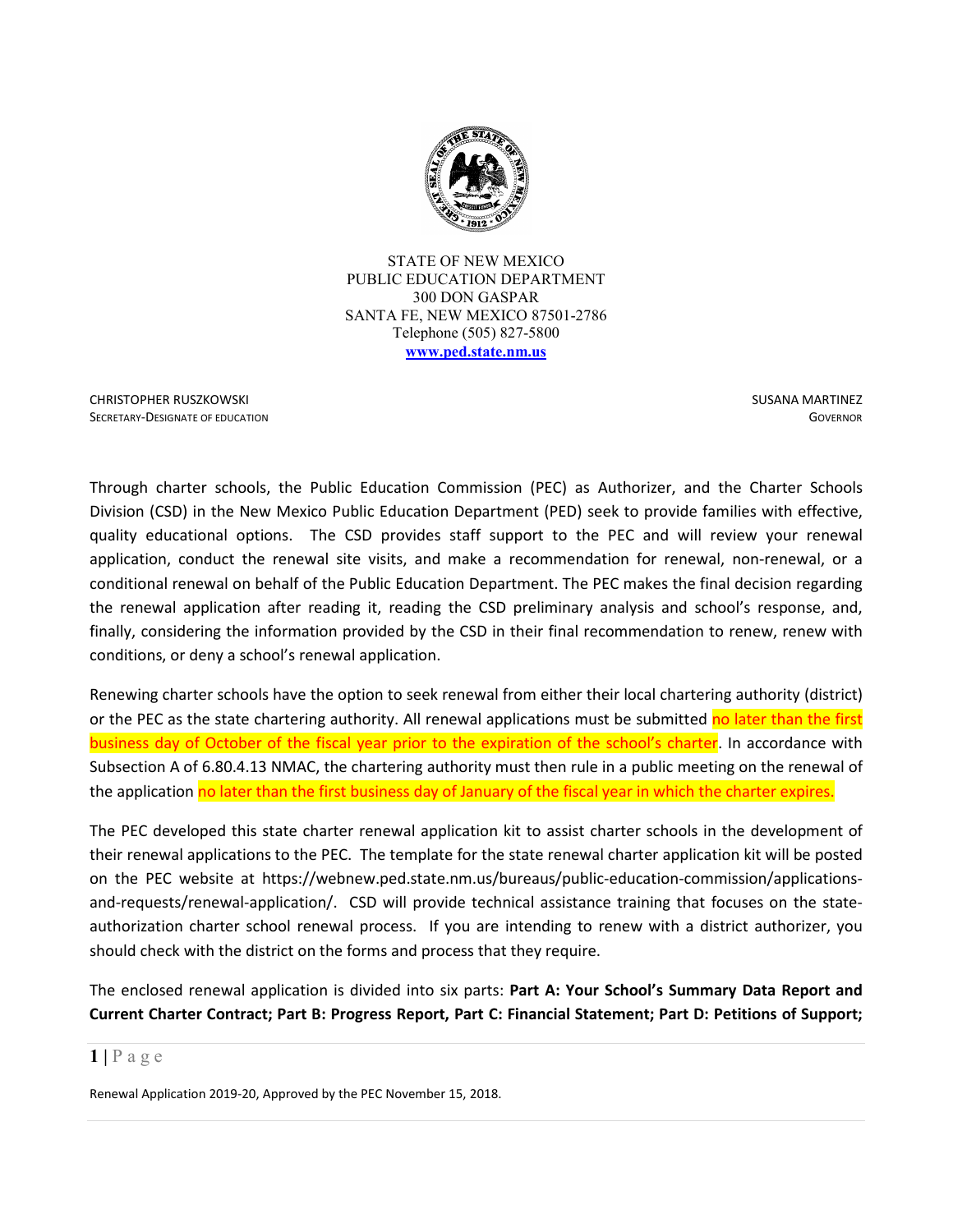**Part E: Description of the Charter School Facilities; and Part F: Amendment Requests**. These sections address the requirements of NMSA 1978 § 22-8B-12(J) and are intended to provide the PEC the information necessary to determine if the school's past performance supports renewal of the charter. NMSA 1978 § 22-8B-12(K) provides that a charter may be not renewed if the chartering authority determined the school (1) committed a material violation of any of the conditions, standards or procedures set forth in the charter contract; (2) failed to meet or make substantial progress toward achievement of the department's standards of excellence or student performance standards identified in the charter contract; (3) failed to meet generally accepted standards of fiscal management; or (4) violated any provision of law from which the charter school was not specifically exempted.

**Part A** is provided by the CSD and PED for the school in the summer before Renewal, updated after the newest data is released, and then is provided as Part A to the School's Renewal Application when the PEC receives it in October. The School is asked to verify the information in Part A. The school should also use the information in the contract to report on academic performance goals and other contractual requirements.

**Part B** offers a School the opportunity to provide information regarding their academic performance, financial compliance, and organizational, contractual and governance responsibilities and improvement actions over the term of their most current charter. This Part of the Application is divided into three sections: Section 1 – Academic Performance, Section 2 – Financial Compliance, and Section 3 – Organizational, Contractual and Governance Responsibilities.

In **Section 1 – Academic Performance**, the school reports on its academic performance during the term of the contract, including achieving the goals, student performance outcomes, state standards of excellence and accountability requirements set forth in the Assessment and Accountability Act.

**Subsection a -** A school that has **not** maintained a C or better letter grade in each of the last four years (or for the contract term, if shorter than four years) should provide a narrative that addresses the improvement actions and the success of those actions. The purpose of the narrative is to demonstrate substantial progress toward maintaining a C or higher letter grade. Implementation of the described improvement actions should be verifiable through evidence at the site visit. Schools that have maintained a C or better letter grade in each of the last four years (or for the contract term, if shorter than four years) **will not** complete this Section.

**Subsection b - All schools** will report on their performance in relation to school specific charter goals found in the negotiated Performance Framework. Performance reports related to school specific goals should be supported by raw data (masked to protect PII), provided in an appendix. The school should report on the performance in each of the last four years (or for the contract term, if shorter than four years). Schools that have **not** met their school specific goals in each of the four years (or for the contract term, if shorter than four years) should provide a narrative that addresses the improvement actions and the success of those actions. The purpose of the narrative is to demonstrate substantial progress toward meeting the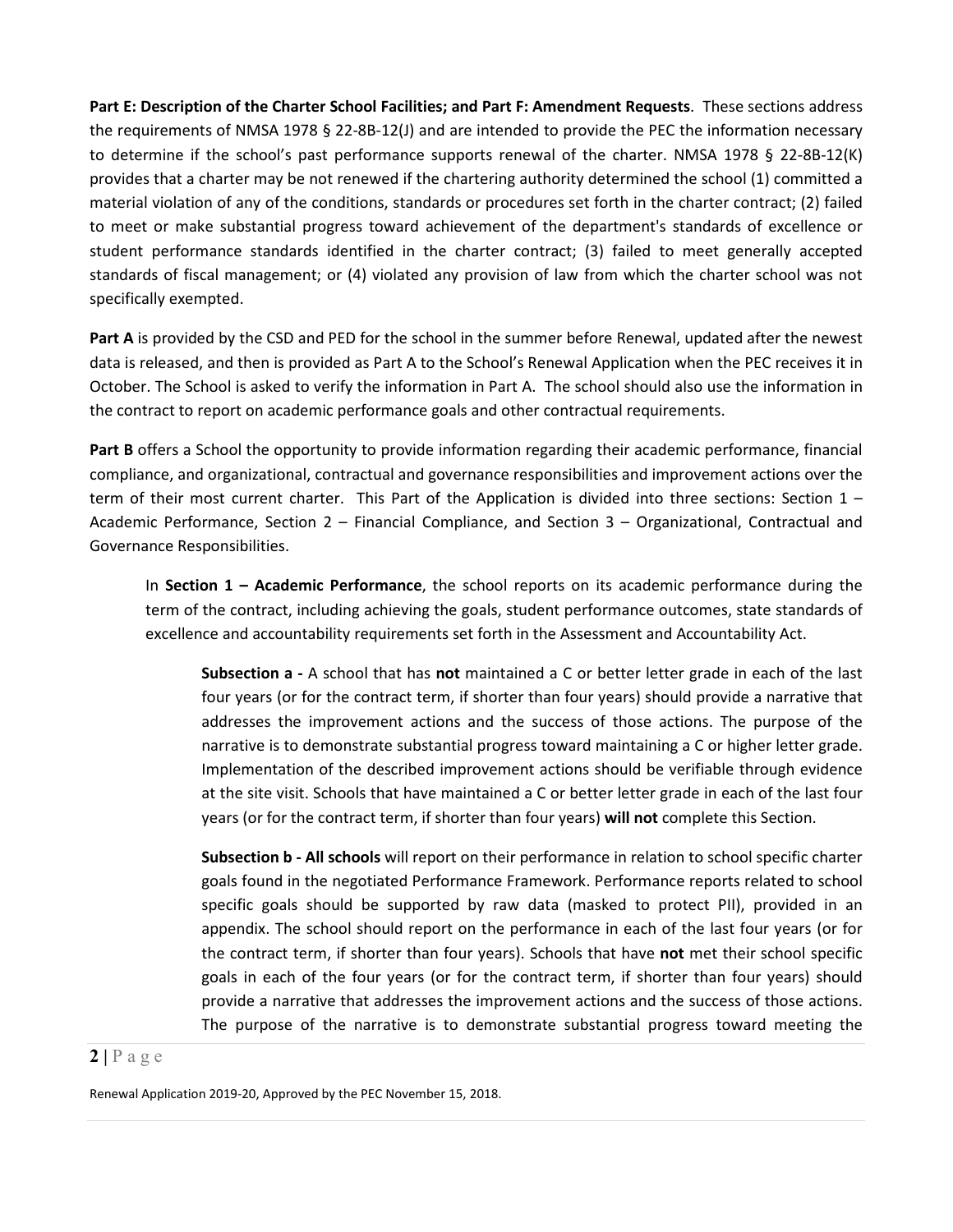school specific goals and maintaining that performance level. Implementation of the described improvement actions should be verifiable through evidence at the site visit. Schools that have met their goals in each of the years of the contract term **will not** provide a narrative.

In **Section 2 – Financial Compliance,** each school reports on its financial compliance during the term of the contract, including all findings identified in external audits completed and released during the term of the contract, and the requirements of the Financial Performance Framework.

**Subsection a –** For each year in which the school had significant deficiency, material weakness, or repeat findings identified in the external audit, the school **must** provide a narrative explaining the improvement actions made to meet financial compliance requirements and the effectiveness of those actions in improving financial compliance. Success should be identified by specific changes in practice and changes in the audit findings in subsequent years. The purpose of the narrative is to demonstrate substantial progress toward achieving and maintaining financial compliance. Implementation of the described improvement actions should be verifiable through evidence at the site visit.

**Subsection b -** If the school's **Board of Finance was suspended** at any time during the term of the contract, the school must provide a narrative explaining the actions taken on the school's own initiative to correct financial compliance and requalify the Board of Finance Authority and the success of those actions. The school must also describe the current status of the Board of Finance and continuing actions to ensure the same financial challenges do not reoccur. Success should be identified by specific changes in practice. The narrative must be supported by evidence provided in an appendix.

In **Section 3 – Contractual, Organizational and Governance Responsibilities**, the school reports on its organizational, contractual and governance responsibilities during the term of the contract, including achieving the objectives, state standards of excellence, and other terms of the charter contract.

**Subsection a - Each school** will provide a brief narrative describing how they have implemented the Material Terms of the Charter including the operational structure, the mission of the school, and the educational program of the school (including student-focused terms, teacher-focused terms, and parent-focused terms). The narrative will be verified during the site visit. If the school has made substantial changes or has not met any of the material terms of the contract during the term of the contract, the school must provide a narrative to explain the improvement actions the school made during the term of the contract in order to meet those charter objectives. All schools must provide a narrative for this section of the application.

**Subsection b** – **Each school** will identify any organizational compliance findings from the Organizational Performance Framework over the term of the contract and provide a narrative

#### $3 | P \text{ a } g \text{ e}$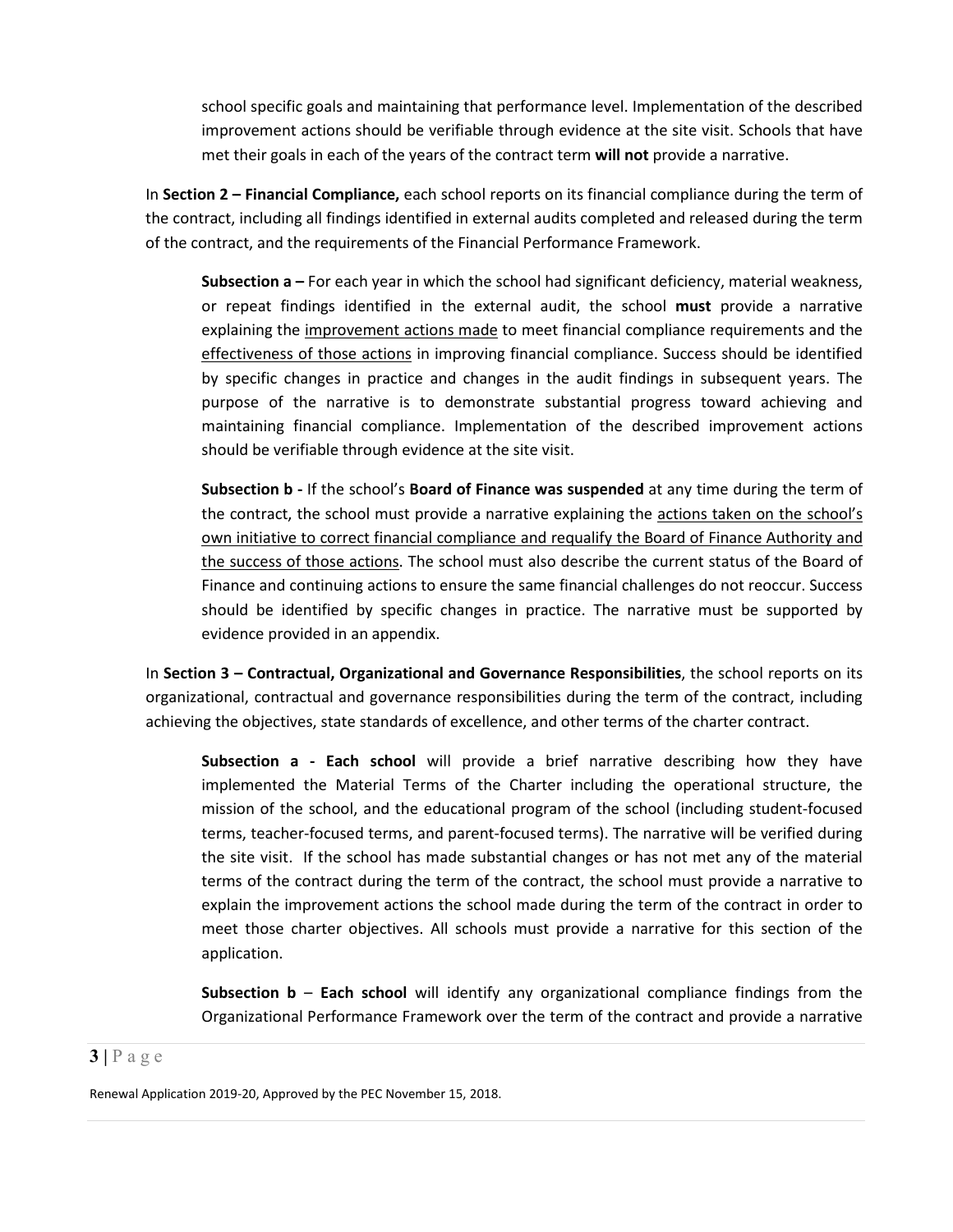to address improvement actions it has made to correct those findings. The purpose of the narrative is to demonstrate substantial progress toward meeting organizational performance expectations. Implementation of the described improvement actions should be verifiable through evidence at the site visit. If the school has received any Office of Civil Rights complaints or formal special education complaints, the school should identify those, provide all communications (redacted to protect PII) related to those complaints in an appendix, and describe the current status of the complaint process. If any of those complaints have been resolved and resulted in a finding that the school violated any law, the school must provide a narrative describing the required compensatory and corrective actions required and their status in implementing those actions. The implementation of such actions must be verifiable through evidence during the site visit.

**Subsection c** – **Each school** will identify how they have met governance responsibilities during the term of the contract. Specifically, the school will identify any time when membership on the governing body fell below the requirements in their by-laws or the statutory minimum of 5 members. The school will identify the amount of time any vacancies were open. The school will also identify any board members that did not complete required training hours in any of the years of the contract term. If the school identified any governance requirements they were unable to meet, the school must provide a narrative describing the improvement actions the school implemented to move toward full compliance with governance responsibilities. The purpose of the narrative is to demonstrate substantial progress toward meeting all governance requirements. The implementation of such actions must be verifiable through evidence during the site visit. All schools must provide a narrative for this section of the application.

**Part C** offers a school the opportunity to demonstrate the financial stewardship it has implemented over the term of the contract. The school must provide a financial statement that discloses the costs of administration, instruction and other spending categories for the charter school. The financial statement must be understandable to the general public and must allow comparison of costs to other schools or comparable organizations. **For schools that have earned a D or lower letter grade, the report should specifically address how the school has prioritized resources toward proven programs and methods linked to improved student achievement until the school earns a grade of C or better for two consecutive years**. **All schools must provide a response for this section of the application.**

**Part D** offers a school the opportunity to demonstrate community support for the continuation of the school. NMSA 1978 § 22-8B-12 requires the school provide two petitions: (1) a petition in support of the charter school renewing its charter status, signed by not less than sixty-five percent of the employees in the charter school during the year prior to the least year of the contract; and (2) a petition in support of the charter school renewing its charter status, signed by at least seventy-five percent of the households whose children are enrolled in the charter school on the 120<sup>th</sup> day of the year prior to the last year of the contract. These petitions

#### **4 |** Page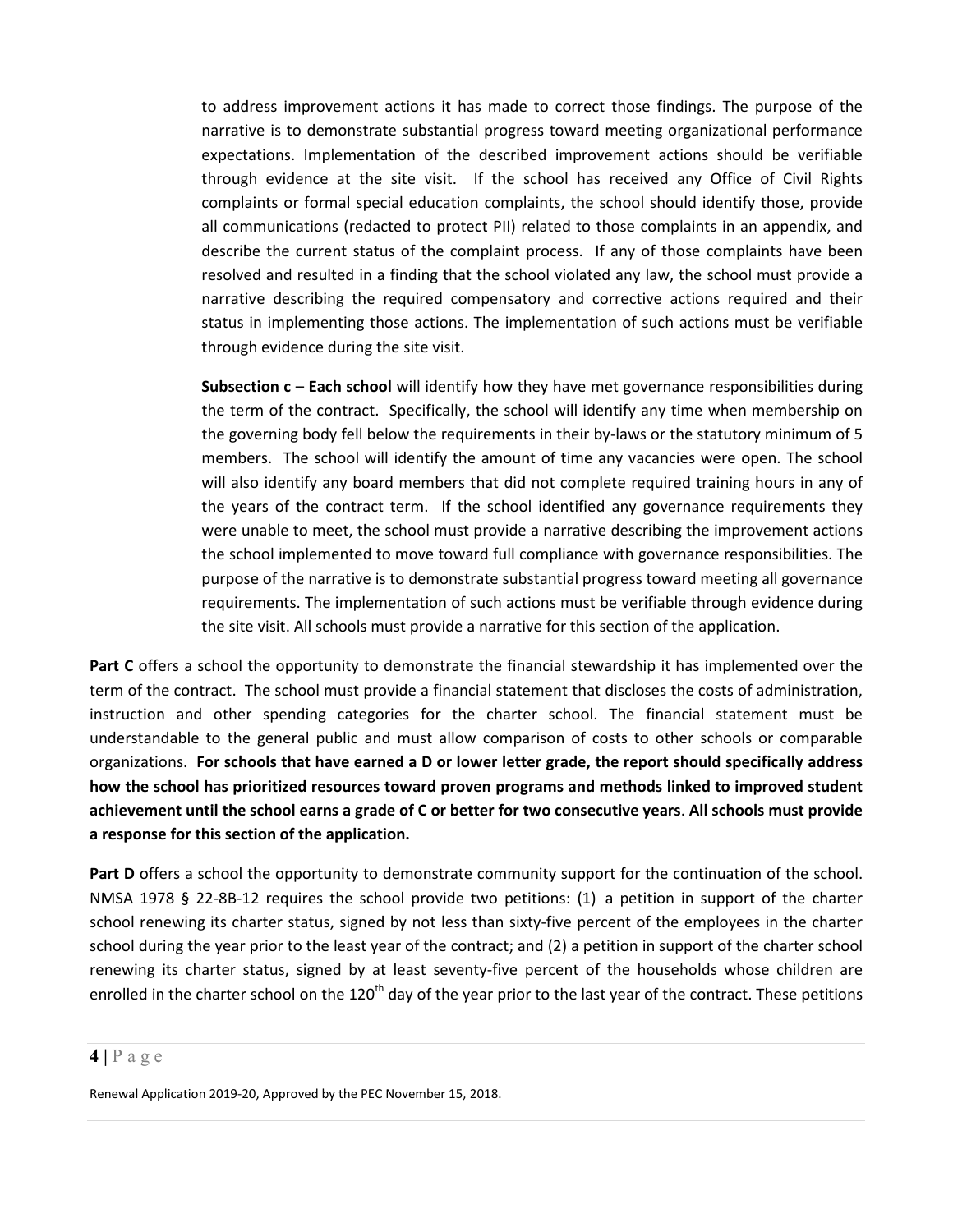must be completed in the school year in which the applicant is applying for renewal. Original signatures must be provided in the application. **All schools must provide a response for this section of the application.**

**Part E** requires the school to provide a description of the charter school facilities and assurances that the facilities are in compliance with the requirements of Section 22-8B-4.2 NMSA 1978. The school must provide supporting documentation to demonstrate the assurances are correct in an appendix. The required documentation includes the E-Occupancy Certificate, a letter regarding the NMCI from PSFA, and a copy of any lease documents. **All schools must provide a response for this section of the application.**

**Part F** allows the school to identify any amendments it would like to have considered as part of the renewal process. These amendments may include changes in facility location, enrollment cap increases, changes in grade levels served, changes in the educational program, and other standard amendment requests.

Upon receipt of the completed application, the CSD will review the application, verify data, and conduct a site visit to verify information provided in the application. Afterwards, the CSD will write a preliminary analysis of the school's Renewal Application and send a copy to the school as well as to the PEC. The school will have a chance to respond to the analysis provided. After CSD receives the school's response, it will evaluate all information available and make a recommendation for a renewal, conditional renewal, or non-renewal.

New Mexico law, in subsection K of Section 22-8B-12 NMSA 1978, includes the four reasons for non-renewal of a school's charter. It provides that a charter may be not renewed by the chartering authority if the chartering authority determines that the charter school:

- committed a material violation of any of the conditions, standards, or procedures set forth in the charter;
- failed to meet or make substantial progress toward achievement of the department's minimum educational standards or student performance standards identified in the charter application;
- failed to meet generally accepted standards of fiscal management;
- violated any provision of law from which the charter school was not specifically exempted.

Please contact [charter.schools@state.nm.us,](mailto:charter.schools@state.nm.us) with any questions regarding the state charter renewal application kit.

### $5|$   $P$  a g e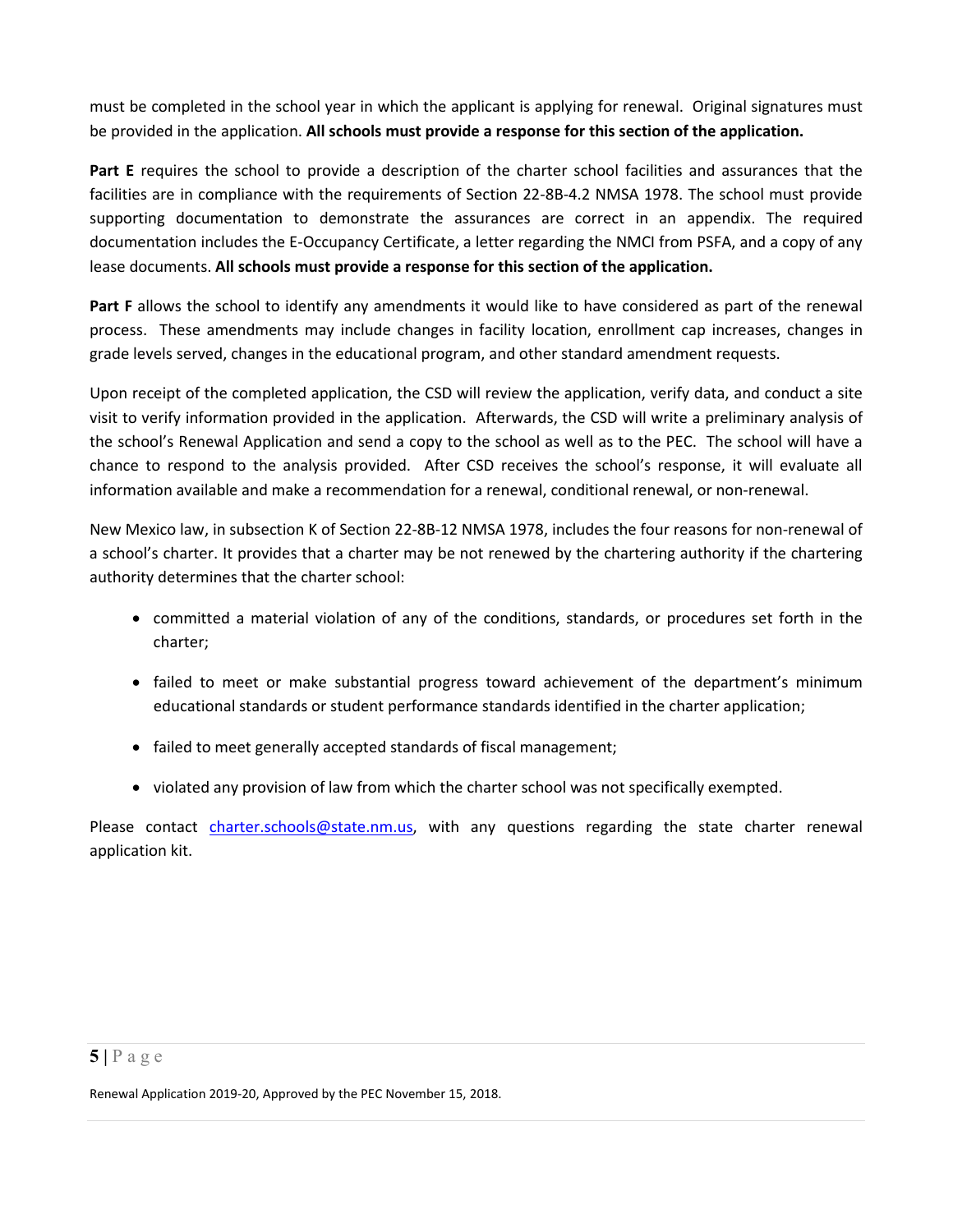| Instructions: 2019 State Charter Renewal Application Process and Review Stages7 |  |
|---------------------------------------------------------------------------------|--|
|                                                                                 |  |
|                                                                                 |  |
|                                                                                 |  |
|                                                                                 |  |
|                                                                                 |  |
|                                                                                 |  |
|                                                                                 |  |
|                                                                                 |  |
|                                                                                 |  |
|                                                                                 |  |
|                                                                                 |  |
|                                                                                 |  |
|                                                                                 |  |
|                                                                                 |  |
|                                                                                 |  |
|                                                                                 |  |
|                                                                                 |  |
|                                                                                 |  |
|                                                                                 |  |
|                                                                                 |  |
|                                                                                 |  |

# $6|Page$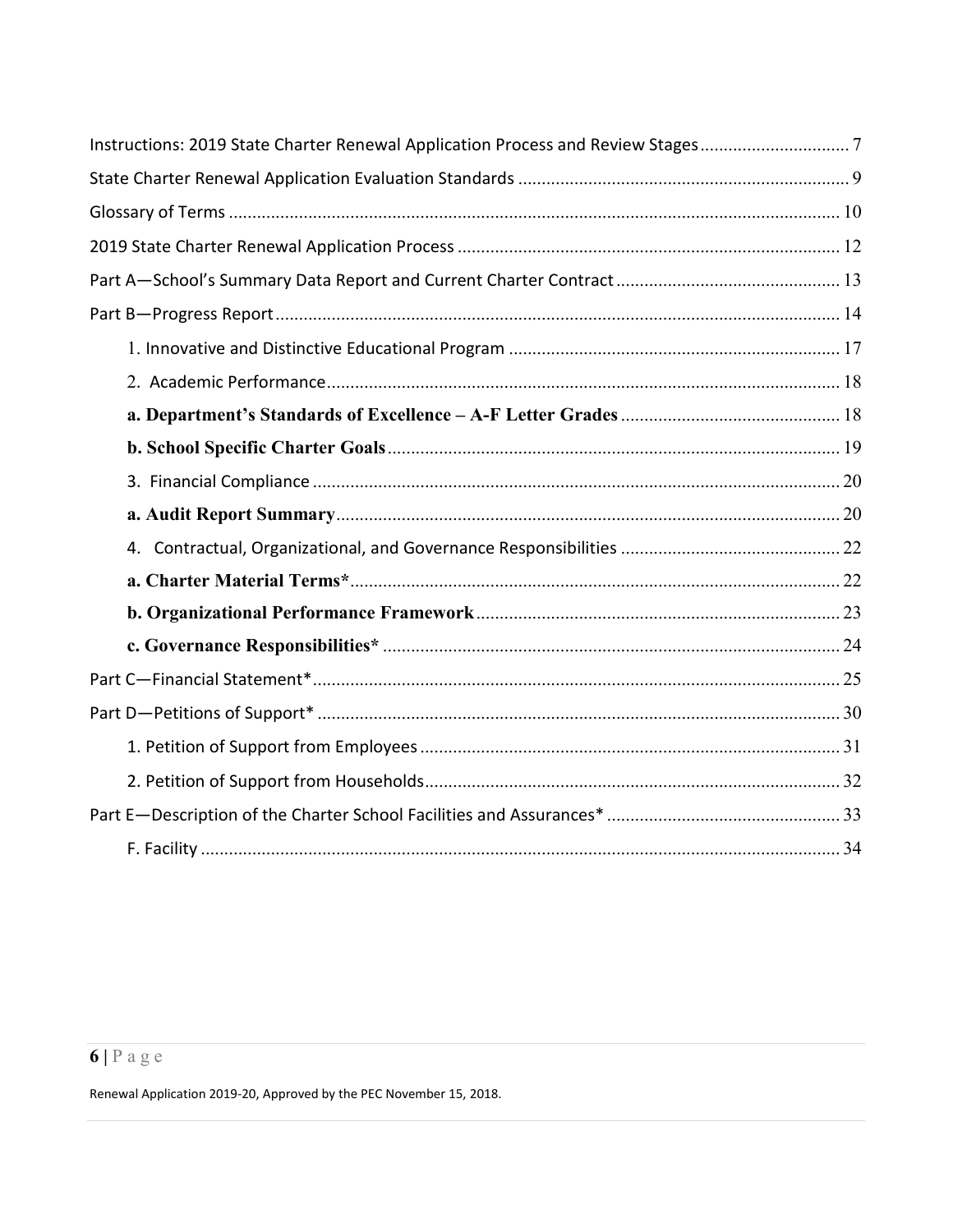<span id="page-7-0"></span>

| <b>Instructions: 2019 State Charter Renewal Application Process and Review</b>       |                                                                                                                                                                                                                                                                                                                                                                                                                                                                                                                                                                                                                                                                                                                                                                                                                                    |  |  |
|--------------------------------------------------------------------------------------|------------------------------------------------------------------------------------------------------------------------------------------------------------------------------------------------------------------------------------------------------------------------------------------------------------------------------------------------------------------------------------------------------------------------------------------------------------------------------------------------------------------------------------------------------------------------------------------------------------------------------------------------------------------------------------------------------------------------------------------------------------------------------------------------------------------------------------|--|--|
|                                                                                      | <b>Stages</b>                                                                                                                                                                                                                                                                                                                                                                                                                                                                                                                                                                                                                                                                                                                                                                                                                      |  |  |
| Form and<br><b>Point of Contact</b>                                                  | All submissions should be prepared utilizing the 2019 State Charter Renewal Application<br>Kit. Brevity, specificity, and clarity are strongly encouraged. Any questions regarding the<br>application and the review process must be directed to: charter.schools@state.nm.us.                                                                                                                                                                                                                                                                                                                                                                                                                                                                                                                                                     |  |  |
| <b>Deadlines and Manner</b><br>of Submission                                         | 2019 State Charter Renewal Application Kits must be submitted using your charter<br>school account through Web EPSS Website. You will learn more about using the Web<br>EPSS monitoring platform site at one of the Technical Assistance Workshops mentioned<br>below. If you have any questions or feedback after reviewing the guide, please contact<br>charter.schools@state.nm.us<br>Files must be submitted via your account on the WEB EPSS no later than 11:59 p.m.<br>(Mountain Time) Wednesday, October 1, 2019.<br>Note: Submission prior to October 1st, 2018 of the current year will not change the<br>deadlines for review. Early submissions are welcomed; however, they do not put<br>applicants at an advantage. All applications are treated equally and fairly, but must be<br>submitted by the deadline above. |  |  |
| <b>Technical Assistance</b><br><b>Workshops</b><br>(March - May 2019)                | The CSD will facilitate technical assistance workshops for the charter renewal<br>application process between March and May 2019. Details regarding this training and<br>future trainings are available at: https://webnew.ped.state.nm.us/bureaus/charter-<br>schools/training-opportunities/                                                                                                                                                                                                                                                                                                                                                                                                                                                                                                                                     |  |  |
| <b>Renewal Application</b><br><b>Review Period</b><br>(October 1-31)                 | A CSD review team will analyze your Renewal Application Kit. The CSD staff will<br>schedule your Renewal Site Visit prior to the completion of the CSD Renewal Analysis.<br>This site visit is designed to verify the evidence and documentation supporting the<br>renewal application kit and evaluate compliance with academic, organizational,<br>contractual, financial, and governance requirements. PEC receives Part A and renewal<br>applications by October 8.                                                                                                                                                                                                                                                                                                                                                            |  |  |
| <b>CSD Preliminary</b><br><b>Renewal Analysis</b><br>(November 12)                   | The CSD will send each renewal applicant and the PEC a Preliminary Renewal Analysis.<br>This analysis will synthesize the strengths and weaknesses of the charter school as<br>found by the CSD Review Team as they relate to the statutory reasons for non-renewal.                                                                                                                                                                                                                                                                                                                                                                                                                                                                                                                                                               |  |  |
| <b>Response to</b><br><b>Preliminary Renewal</b><br><b>Analysis</b><br>(November 25) | Renewal applicants may respond in writing to the information contained in the Renewal<br>Analysis. These responses must be submitted using the Web EPSS.                                                                                                                                                                                                                                                                                                                                                                                                                                                                                                                                                                                                                                                                           |  |  |

# **7 |** Page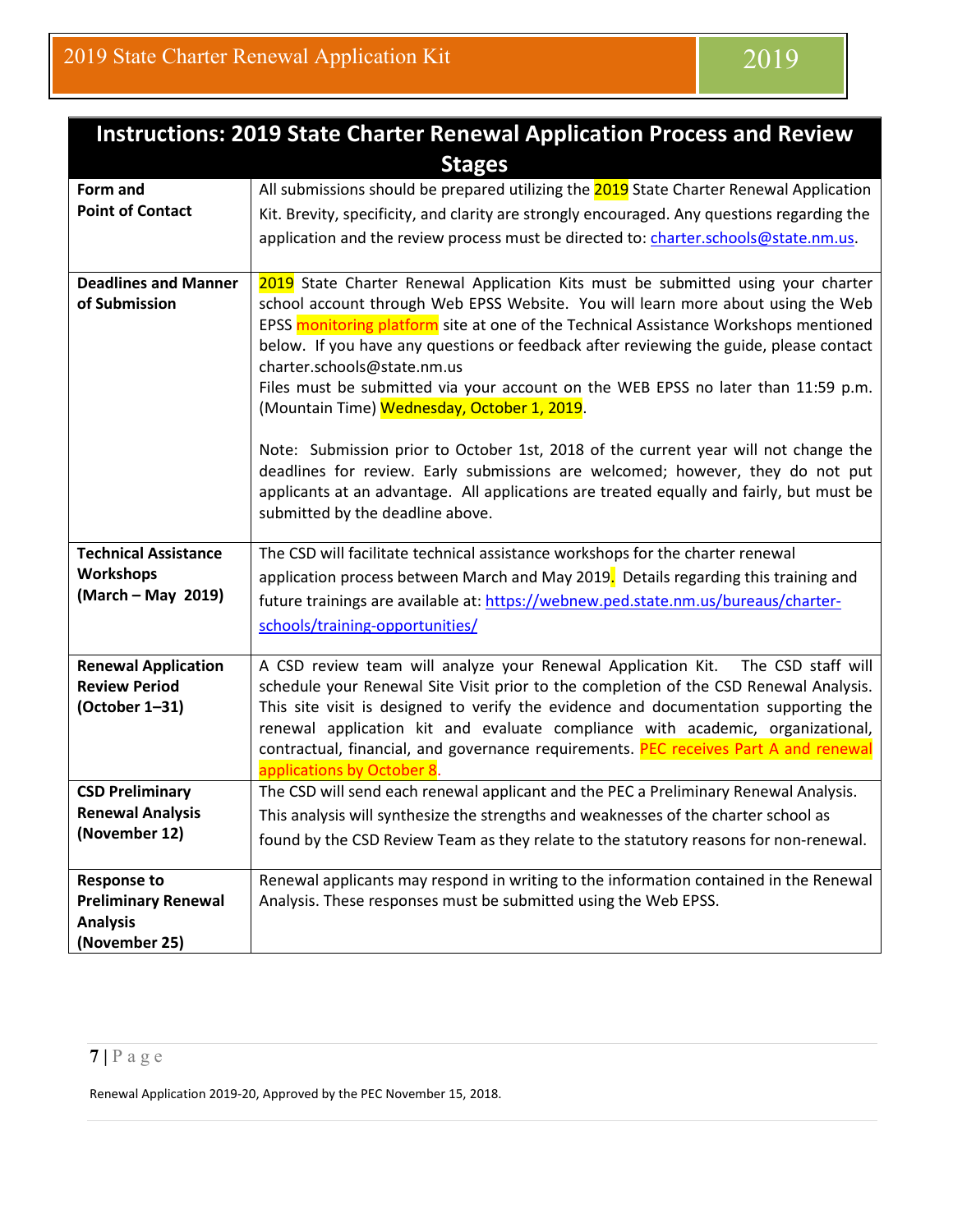| <b>CSD Recommendation</b><br>to PEC (December 2)                                                     | The CSD will send a recommendation with the final renewal analysis to the PEC to<br>approve, approve with conditions, or deny the renewal application on not later than<br>December 2 <sup>nd</sup> of the year the renewal application is submitted. Renewal applicants will<br>receive a copy of the recommendation prior to the PEC acting on the application. |
|------------------------------------------------------------------------------------------------------|-------------------------------------------------------------------------------------------------------------------------------------------------------------------------------------------------------------------------------------------------------------------------------------------------------------------------------------------------------------------|
| <b>Final Authorization</b><br><b>Meeting of PEC</b><br>(Within the first three<br>weeks of December) | The PEC will hold a public decision-making meeting to approve, approve with<br>conditions, or deny the renewal application not later than January $1st$ of the following<br>year.                                                                                                                                                                                 |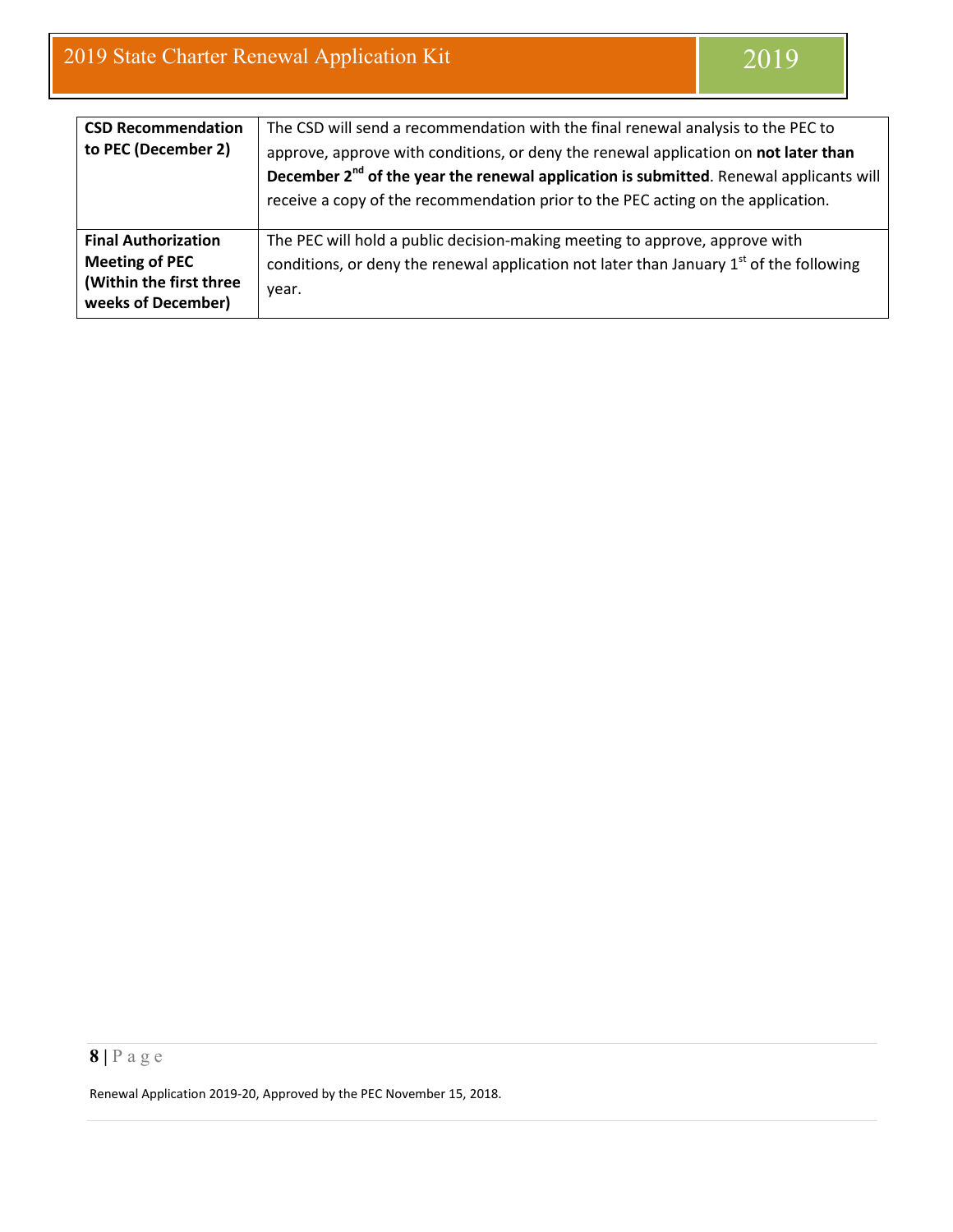# **State Charter Renewal Application Evaluation Standards**

<span id="page-9-0"></span>Based on the completed Renewal Application Kit, the charter school Renewal Site Visit(s), the Renewal Analysis from the CSD staff, status reports provided by the PED's divisions and bureaus, and, if applicable, the local school district, the CSD will make a recommendation to the PEC regarding renewal of a school's charter. The following questions guide the CSD's recommendation regarding renewal and are based upon the four reasons that a chartering authority must determine a charter school has violated in order to refuse to renew a charter pursuant to Subsection K of Section 22-8B-12 NMSA 1978*.*

#### **Has the school committed a material violation of any of the conditions, standards, or procedures set forth in the charter?**

The school's performance contract defines the terms under which it proposes to operate, and the Performance Framework defines the measurable goals that the school agreed to meet. The CSD will analyze the evidence presented in the application from the school during the renewal site visit, and from the monitoring conducted during the term of the contract, to determine if the school committed a material violation of any of the conditions, standards, or procedures set forth in the charter. Applicants that are currently authorized by a school district, and not the PEC, must provide these documents as well.

#### **Has the school failed to meet or make substantial progress toward achievement of the PED's minimum educational standards or student performance standards identified in the charter application?**

The CSD will analyze and evaluate student achievement data on required state tests and on other measures set forth in the contract. The school must report data for school-specific goals both throughout the term of the contract and as part of the renewal application. The school's own analysis and supporting data will both be considered.

#### **Has the school failed to meet generally accepted standards of fiscal management?**

The CSD will rely on documentary evidence based on the annual independent financial audits and reports from the School Budget and Finance Analysis Bureau and the Audit and Accounting Bureau with regard to whether the school has met generally-accepted standards of fiscal management.

#### **Has the school violated any provision of law from which the state-chartered charter school was not specifically exempted?**

The CSD will rely on documentary evidence gathered by the CSD or, if applicable, local district authorizer staff, during the term of the school's charter to determine if the school has compiled a record of substantial compliance with applicable state and federal laws and regulations. Evidence will also be evaluated during the site visit and from monitoring reports throughout the term of the contract.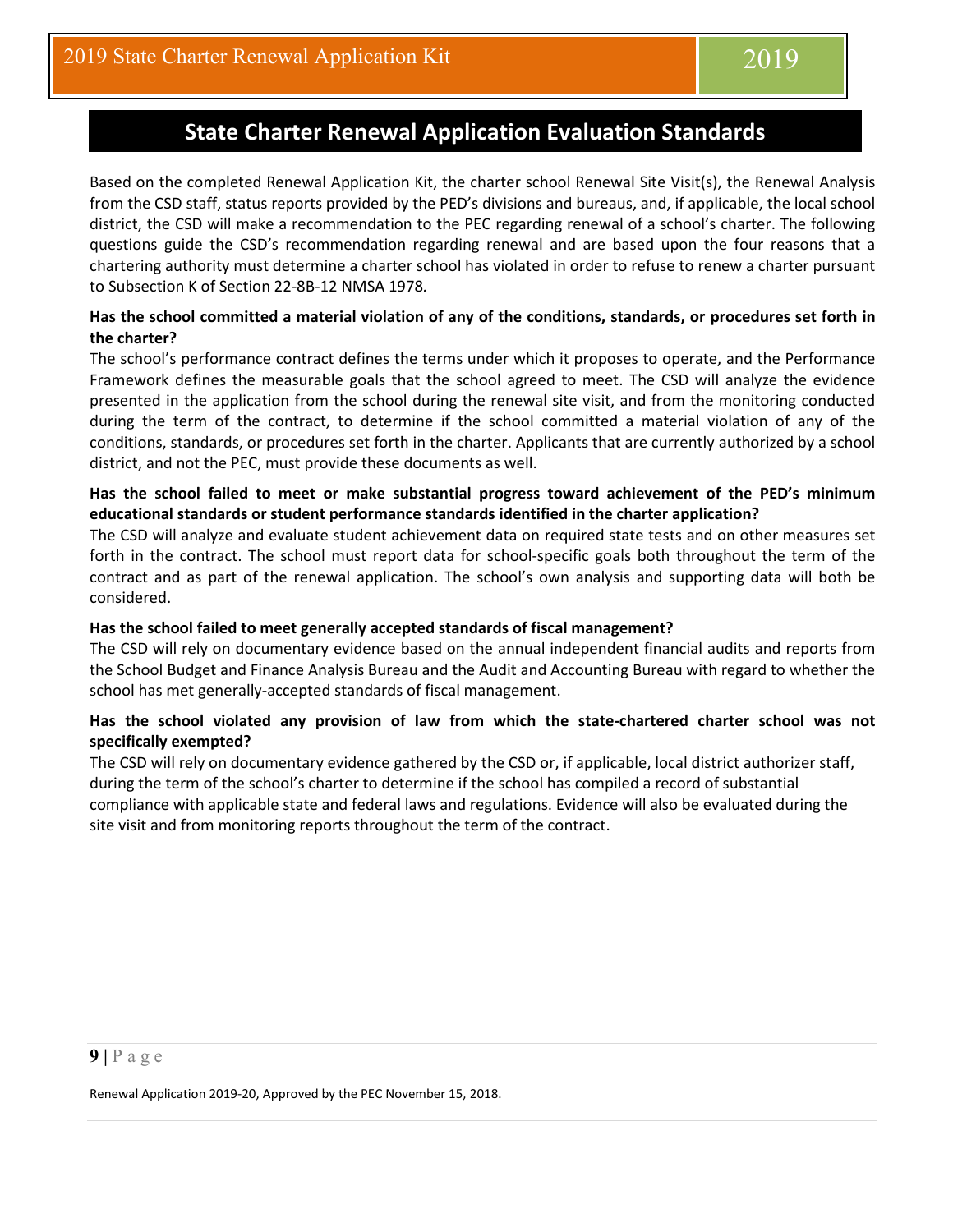# **Glossary of Terms**

<span id="page-10-0"></span>**Amended Charter School Act:** In 2011, the New Mexico Legislature amended the Charter School Act (Act) in several ways. The purpose of the amended Act is to increase accountability of charter schools and authorizers. The primary changes to the Act were the addition of a separate "Performance Contract" (*§22-8B-9 NMSA 1978)* between the authorizer and the charter school and Performance Frameworks (*§22-8B-9.1 NMSA 1978)*.

**Assessment:** A method, tool, or system used to evaluate and demonstrate student progress toward—or mastery of—a particular learning standard or goal (e.g., a standardized test, short-cycle tests, teacher-developed tests, a portfolio-judging system, etc.).

**Current Charter:** The current charter is the approved charter (or charter contract) with any amendments and/or changes that have been authorized for the current operational term.

**Material Term:** The PEC/PED will use the following definition used by the National Association of Charter School Authorizers (NACSA) for *Material Terms***:**

The term *material* means that the authorizer deems the matter relevant to

- 1. The authorizer's accountability decisions including but not limited to decisions about whether to renew or non-renew or revoke a charter; or
- 2. Information that a family would consider relevant to a decision to attend the charter school.

The material terms will be the provisions that the charter school will need to amend in order for the school to modify any of the terms of the contract. **Please note**: The material terms are those essential elements with which the charter school agrees to comply. These are **not** the only terms that could be breached in the contract and do not identify the only terms that could be subject to "material violations." There could be a material violation of any term in the Performance Contract or as demonstrated by the results of the Performance Framework.

**Material Violation:** A material violation occurs when one party fails to perform their duties as specified in a contract. A contract may be violated by one or both parties. A material violation may result in the need for corrective action or other action as allowed by law to be taken by the Authorizer. There could be a material violation of any term in the Performance Contract or as demonstrated by the results of the Performance Framework.

**New Mexico Condition Index (NMCI):** The PSFA ranks every school facility condition in the state based upon relative need from the greatest to the least. This metric is used to compare and prioritize schools for capital outlay funding.

**Performance Contract:** (*§22-8B-9 NMSA)* The charter authorizer shall enter into a contract with the governing body of the applicant charter school within 30 days of approval of the charter application. The charter contract shall be the final authorization for the charter school and shall be part of the charter. If the chartering authority and the applicant charter school fail to agree upon the terms of or enter into a contract within 30 days of the approval of the charter application, either party may appeal to the secretary to finalize the terms of the contract, provided that such appeal must be provided in writing to the secretary within 45 days of the approval of the charter application. Please note: the charter school and PEC may agree to an extension of the 30**-**day deadline.

#### **10 |** Page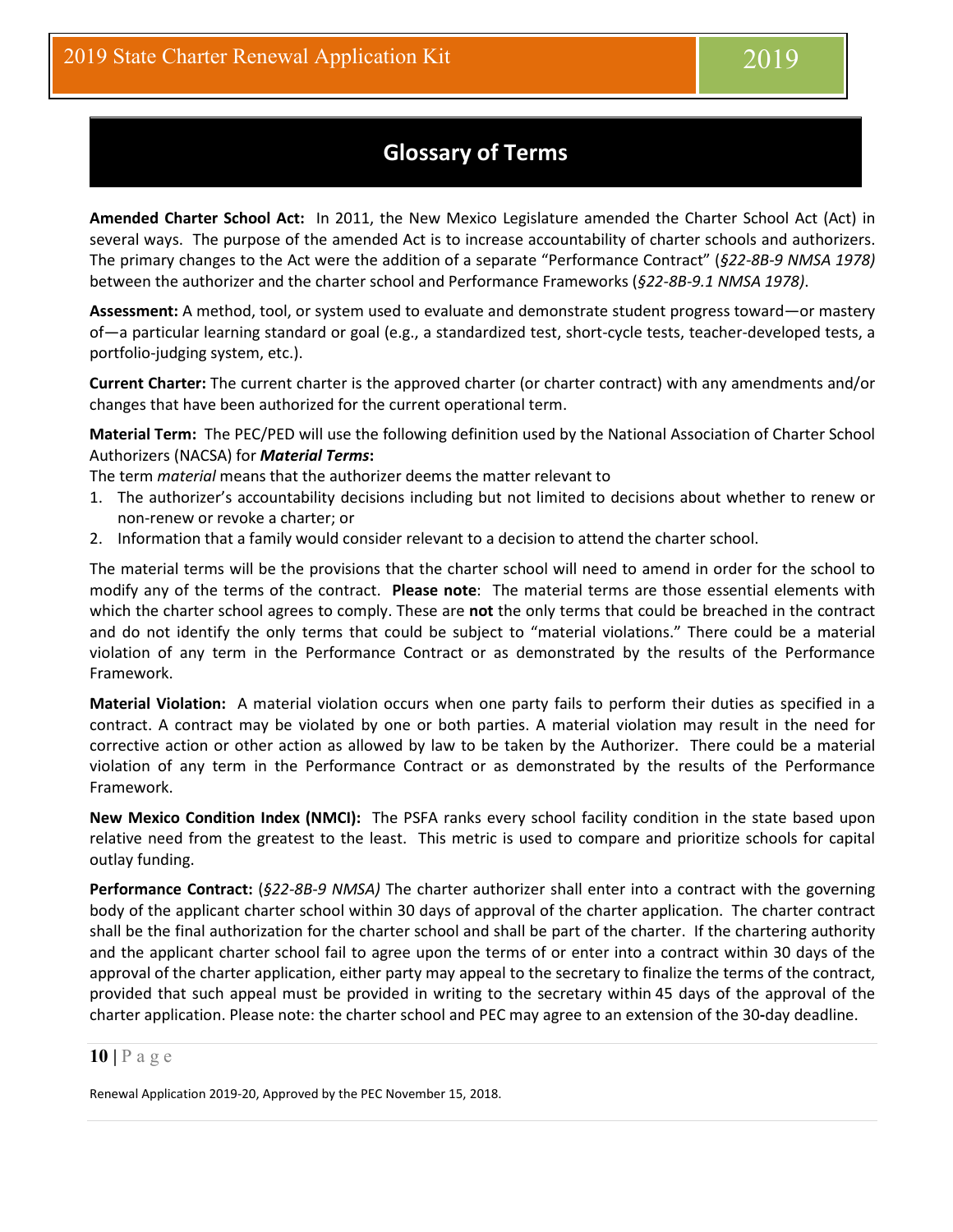**Performance Frameworks:** [*§22-8B-9.1 NMSA]* The charter contract will also include a Performance Framework tied to annual metrics and measures for:

- (1) Student academic performance
- (2) Student academic growth
- (3) Achievement gaps in proficiency and growth between student subgroups
- (4) Attendance
- (5) Recurrent enrollment from year to year
- (6) If the charter school is a high school, post-secondary readiness
- (7) If the charter school is a high school, graduation rate
- (8) Financial performance and sustainability
- (9) Governing body performance

**PSFA:** Public Schools Facilities Authority. The PSFA serves as the staff to the Public School Capital Outlay Council (PSCOC) to implement the New Mexico Condition Index (NMCI) as well as to approve and monitor lease assistance applications.

#### **11 |** Page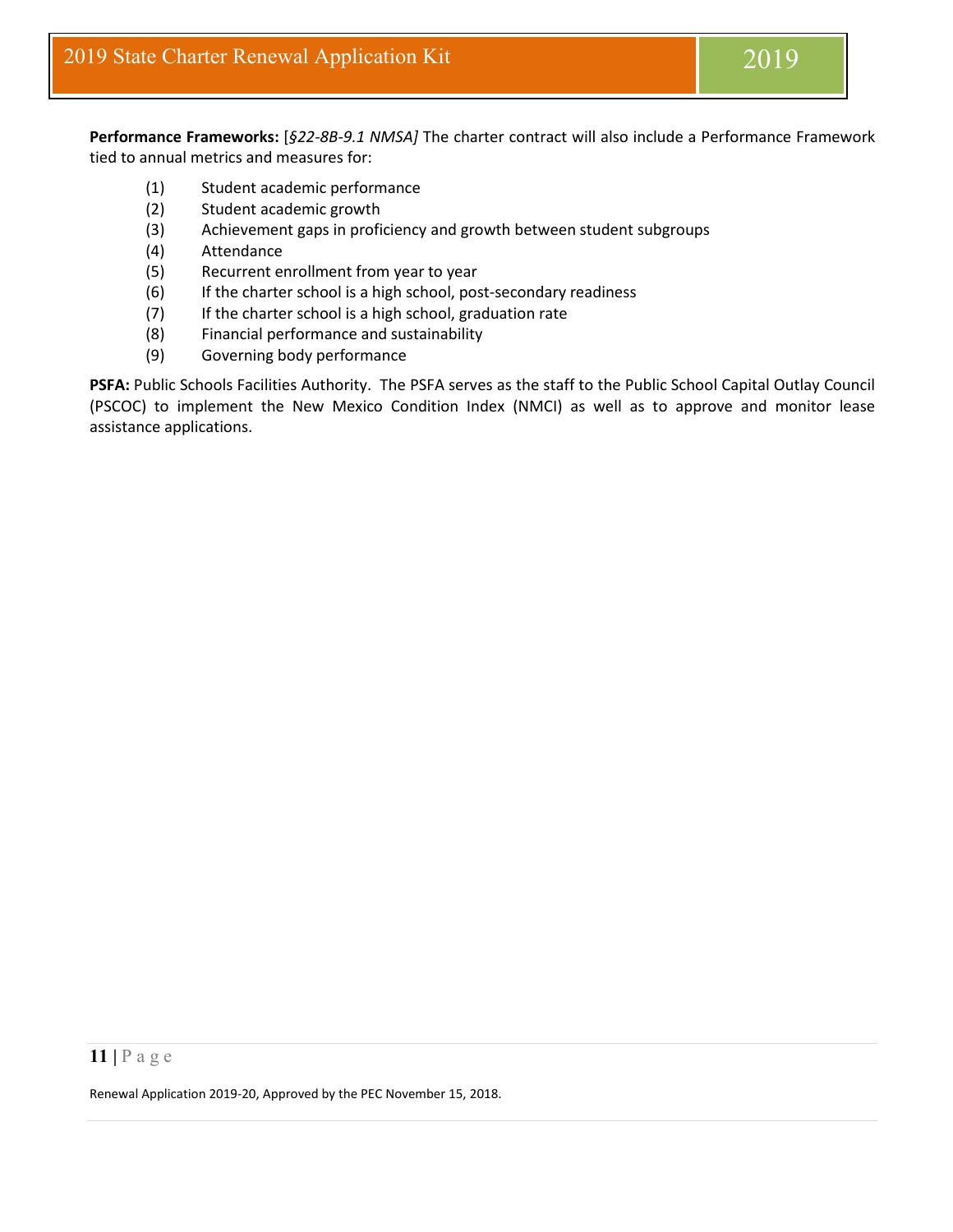# <span id="page-12-0"></span>**2019 State Charter Renewal Application Process**

The Charter Renewal Application Process includes the following:

**Part A—School's Summary Data Report and Current Charter Contract (provided by the CSD)**

**Part B—Progress Report**

**Part C—Financial Statement\***

**Part D—Petitions of Support\***

**Part E—Description of the Charter School Facilities\***

\*All schools must provide a response for this section of the application. Please Note

- $\Box$  Read the entire Renewal Application before you begin to prepare your written documents. Please complete the application thoroughly. In an effort to help you understand the requirements included in the Renewal Application, the CSD will hold a minimum of two technical assistance workshops (March - May). You will be notified of the dates, times, and locations of the workshops.
- $\Box$  Review your current charter, including any approved amendments, prior to completing the Renewal Application Kit.

#### **12 |** Page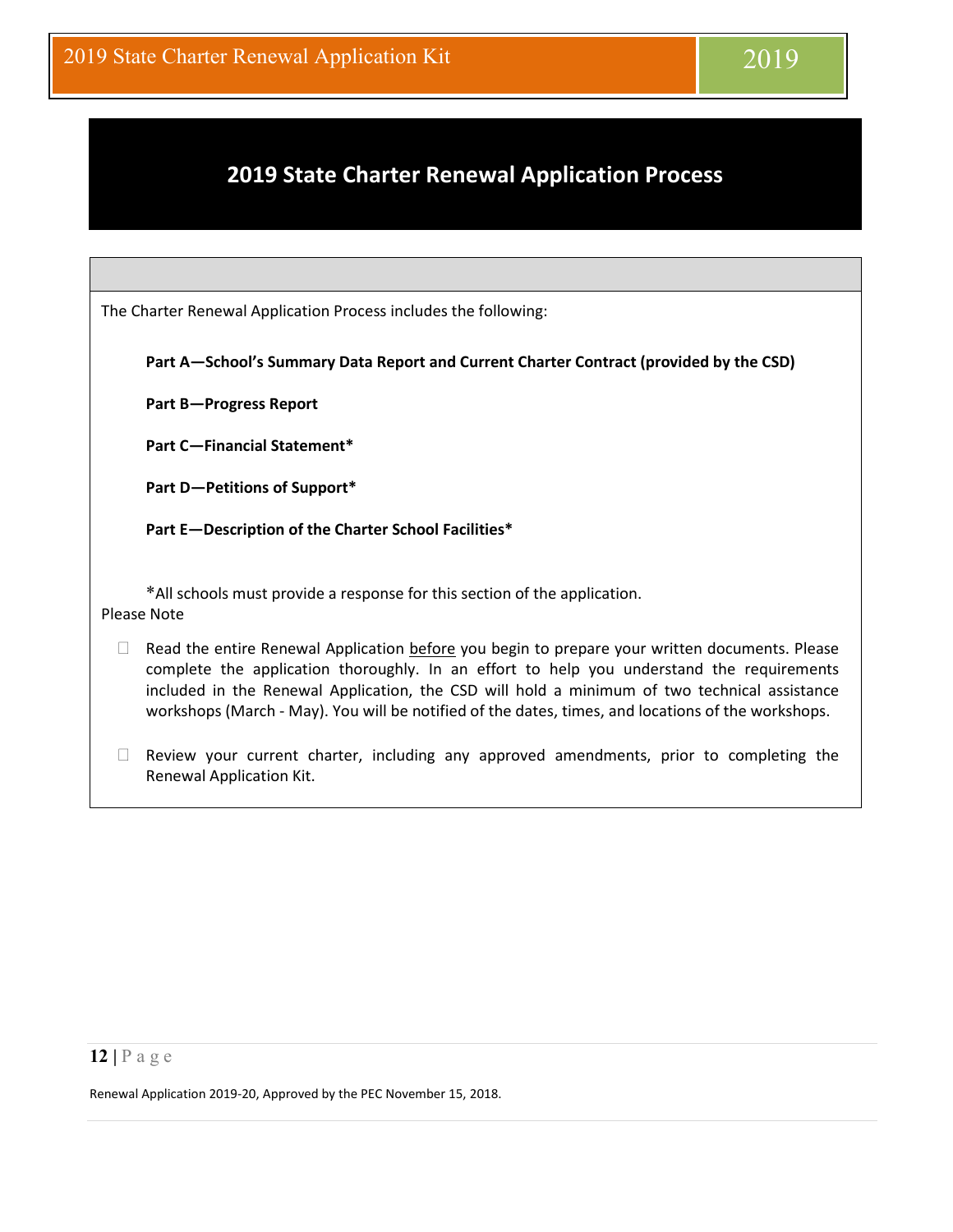

# <span id="page-13-0"></span>**Part A—School's Summary Data Report and Current Charter Contract**

(CSD will provide this from information provided during the charter term.)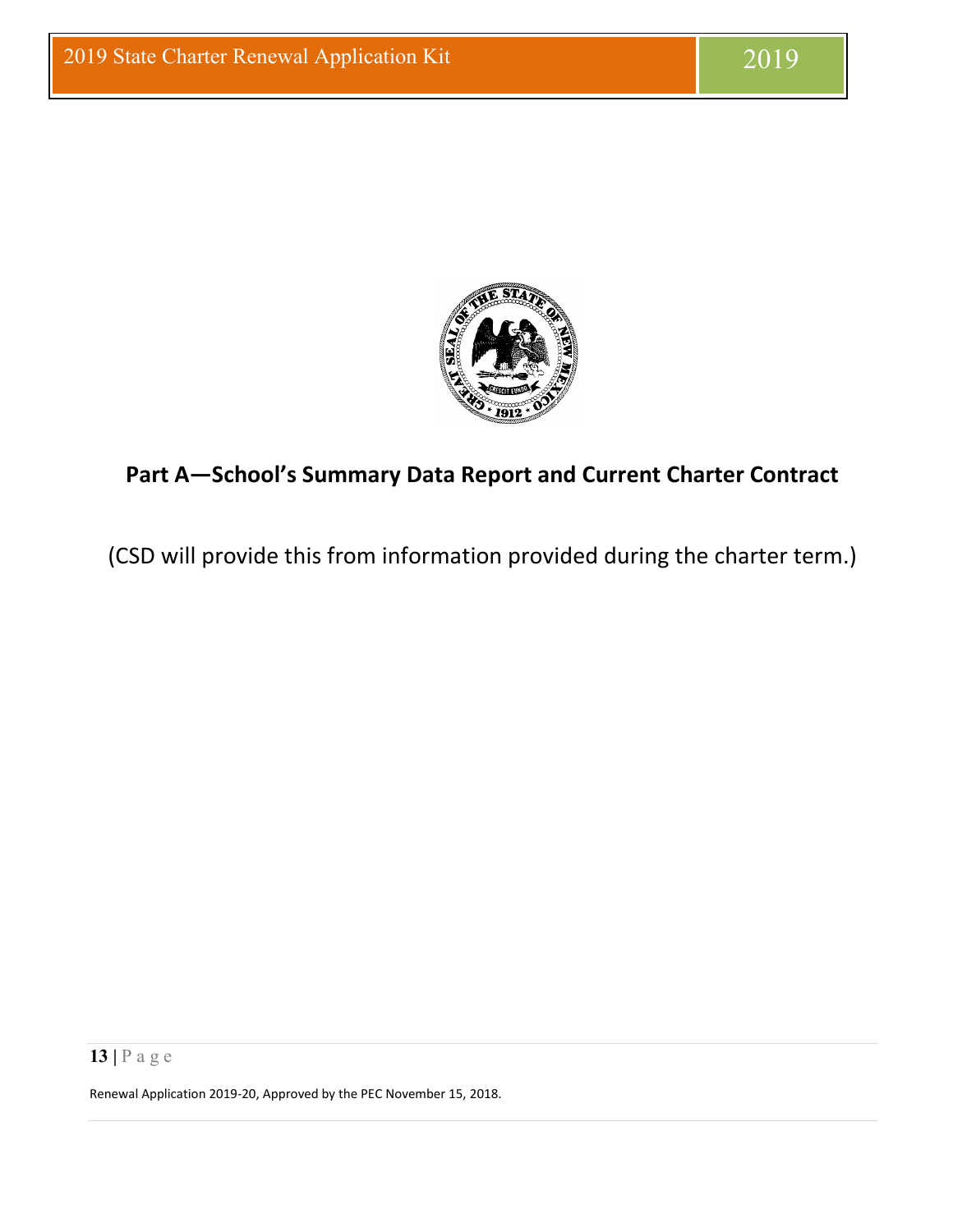

# **Part B—Progress Report**

<span id="page-14-0"></span>(A report on the progress of meeting the academic performance, financial compliance, and governance responsibilities of the charter school, including achieving the goals, objectives, student performance outcomes, state standards of excellence, and other terms of the charter contract, including the accountability requirements set forth in the Assessment and Accountability Act during the Current Charter Term.)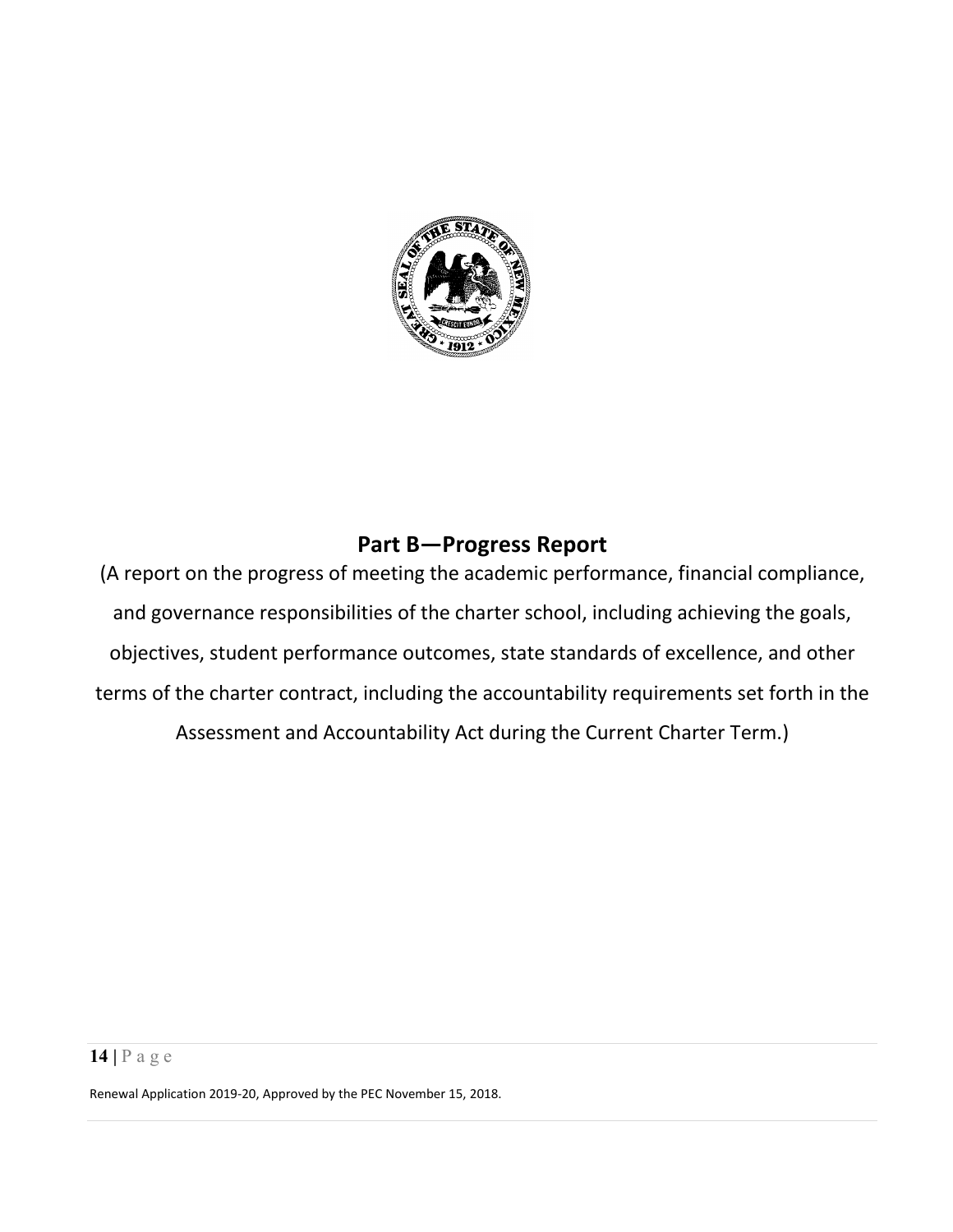The following rubric will be used to evaluate the narratives in Part B:

| <b>Meets the Standards</b>                                                                                                                                                                                                                                                                                                                                                                                                                                                                                                                                                                                                                                                                                                                                                                                              | In each year of the contract term, the school has a demonstrated record of<br>meeting all standards, which is supported by evidence.                                                                                        |                                                                                                                                                                                                                                                                                                                                                                                                                                                                    |  |
|-------------------------------------------------------------------------------------------------------------------------------------------------------------------------------------------------------------------------------------------------------------------------------------------------------------------------------------------------------------------------------------------------------------------------------------------------------------------------------------------------------------------------------------------------------------------------------------------------------------------------------------------------------------------------------------------------------------------------------------------------------------------------------------------------------------------------|-----------------------------------------------------------------------------------------------------------------------------------------------------------------------------------------------------------------------------|--------------------------------------------------------------------------------------------------------------------------------------------------------------------------------------------------------------------------------------------------------------------------------------------------------------------------------------------------------------------------------------------------------------------------------------------------------------------|--|
|                                                                                                                                                                                                                                                                                                                                                                                                                                                                                                                                                                                                                                                                                                                                                                                                                         | <b>Demonstration Through</b><br>Data                                                                                                                                                                                        | Demonstration Through Systemic Improvement Plan                                                                                                                                                                                                                                                                                                                                                                                                                    |  |
| <b>Demonstrates</b><br><b>Substantial Progress</b>                                                                                                                                                                                                                                                                                                                                                                                                                                                                                                                                                                                                                                                                                                                                                                      | • The school does not<br>have a demonstrated<br>record of meeting all<br>standards in each of<br>the years in the<br>contract term,<br>however<br>An evaluation of all<br>data and evidence (for                            | The school <b>does not</b> have a demonstrated record of<br>meeting all standards in each of the years in the<br>contract term, however<br>The narrative describes specific adult (teacher,<br>leader, board) actions taken to improve<br>performance and outcomes by addressing the root<br>cause of the inadequate performance;<br><b>AND</b><br>The site visit team can verify the implementation of<br>$\bullet$<br>reported improvement actions by evaluating |  |
|                                                                                                                                                                                                                                                                                                                                                                                                                                                                                                                                                                                                                                                                                                                                                                                                                         | academic narrative<br>this includes all<br>available academic<br>performance data,<br>including state<br>assessment data)<br>demonstrates at least<br>two years of sustained<br>improvement toward<br>meeting the standard. | specific evidence at the school site that is<br>observable, verifiable, and readily available;<br><b>AND</b><br>The narrative identifies measurable successes<br>during the most recent year resulting from the<br>improvement actions taken;<br><b>AND</b><br>An evaluation of the data and evidence supports<br>$\bullet$<br>the observable and reported successes.                                                                                              |  |
|                                                                                                                                                                                                                                                                                                                                                                                                                                                                                                                                                                                                                                                                                                                                                                                                                         | of the years of the contract term.                                                                                                                                                                                          | The school does not have a demonstrated record of meeting all standards in each                                                                                                                                                                                                                                                                                                                                                                                    |  |
| An evaluation of data and evidence (for academic narrative this includes all<br>available academic performance data, including state assessment data) does not<br><b>Failing to</b><br>demonstrate at least two years of sustained improvement toward meeting the<br><b>Demonstrate Progress</b><br>standard.<br>AND ONE OR MORE OF THE FOLLOWING:<br>The narrative is focused on describing circumstances connected to the poor<br>performance and/or excuses for the poor performance (e.g. serving a<br>disproportionately high rate of students with disabilities, serving a<br>disproportionately high rate of "at-risk" students, a lack of funding,<br>teacher/administrator turnover, etc.), and/or either does not describe specific<br>adult improvement actions taken or describes minimal adult improvement |                                                                                                                                                                                                                             |                                                                                                                                                                                                                                                                                                                                                                                                                                                                    |  |
|                                                                                                                                                                                                                                                                                                                                                                                                                                                                                                                                                                                                                                                                                                                                                                                                                         |                                                                                                                                                                                                                             |                                                                                                                                                                                                                                                                                                                                                                                                                                                                    |  |

# **15 |** Page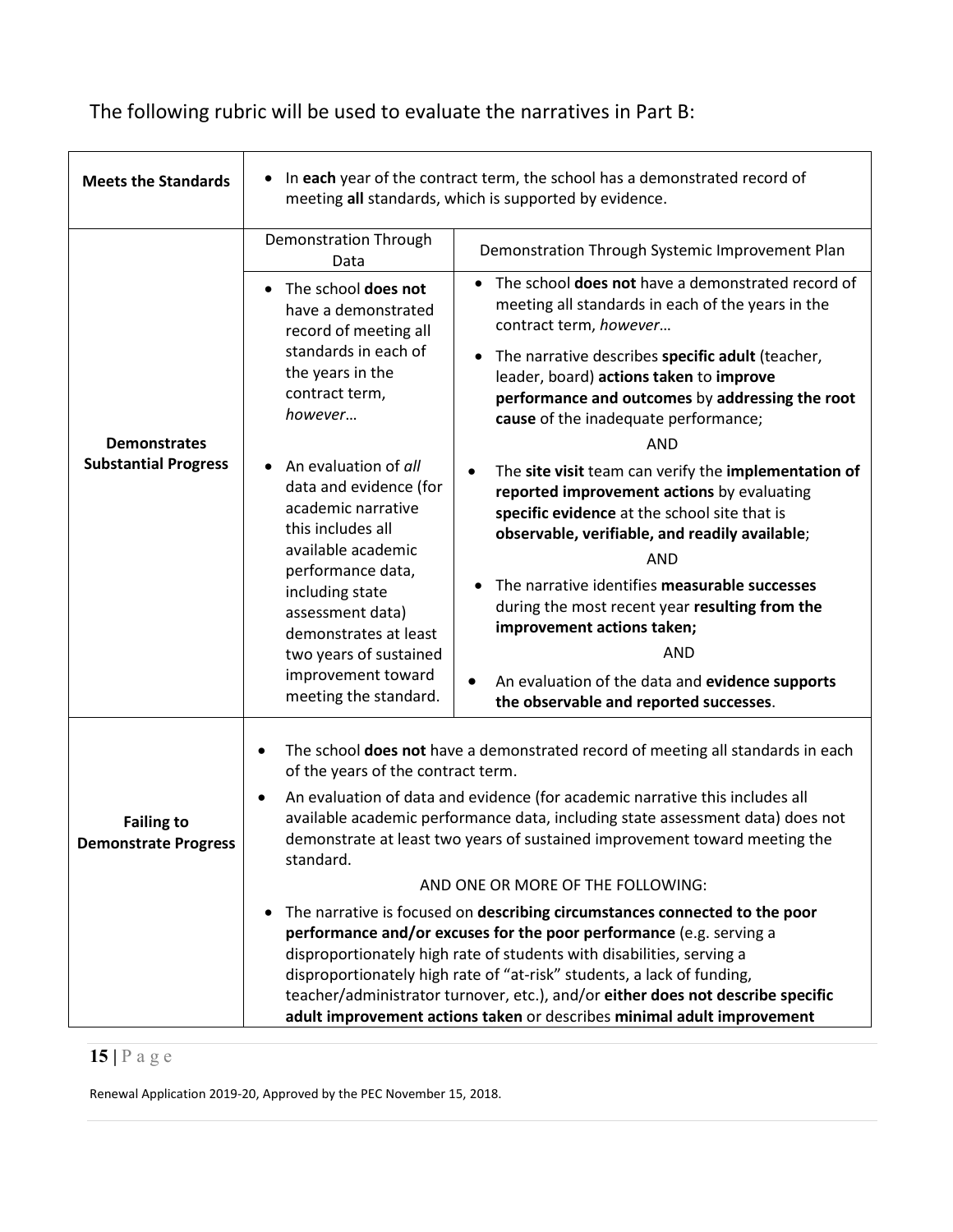| actions taken;                                                                                                                                                                                  |
|-------------------------------------------------------------------------------------------------------------------------------------------------------------------------------------------------|
| or                                                                                                                                                                                              |
| • The site visit team is not able to verify implementation of the reported adult<br>improvement actions because there is no observable, verifiable evidence<br>presented during the site visit; |
| or                                                                                                                                                                                              |
| • The narrative fails to identify any measurable successes during the most recent<br>year, or evaluation of the data and evidence directly contradicts reported<br>successes.                   |

# **16 |** Page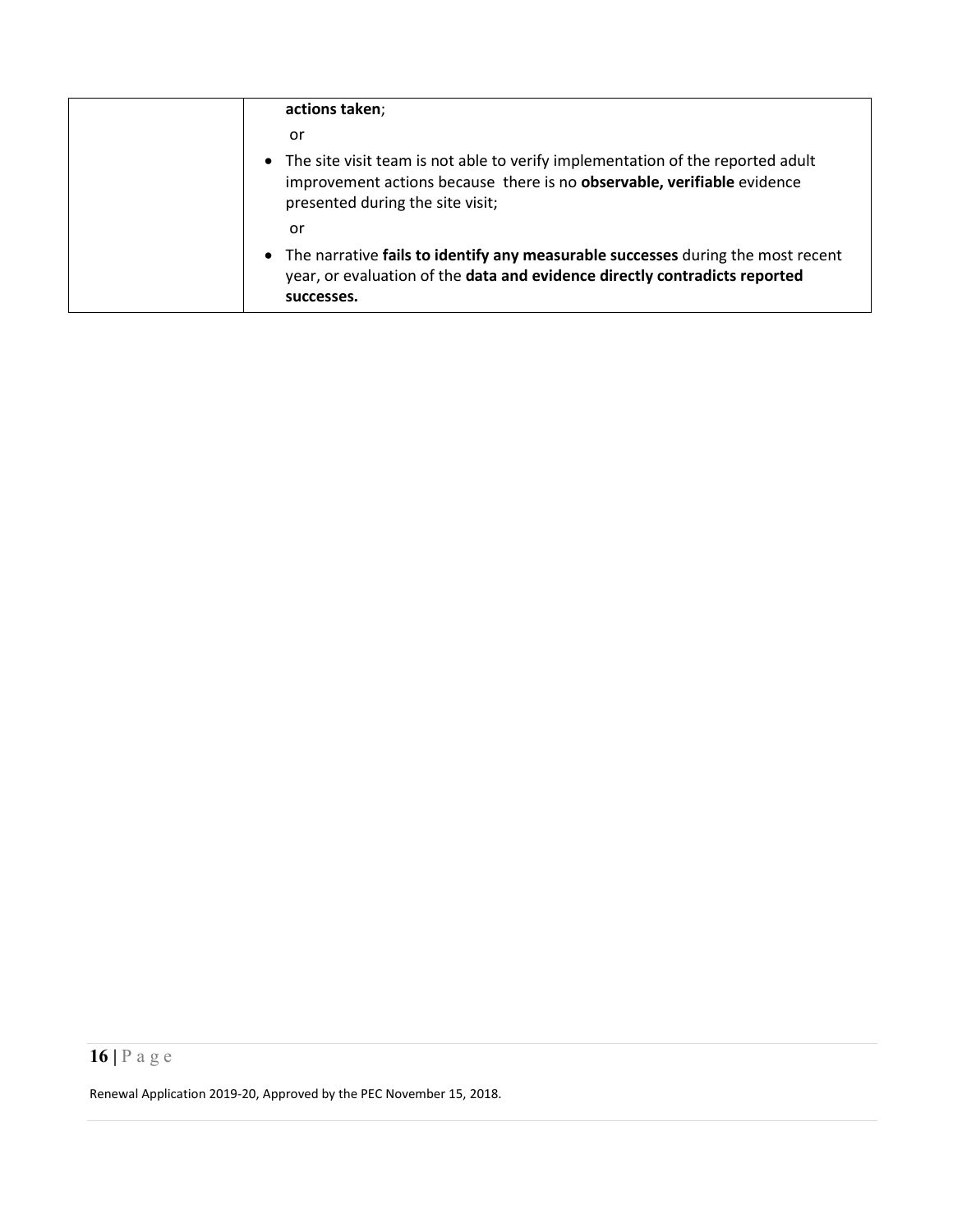# <span id="page-17-0"></span>**1. Innovative and Distinctive Education Program**

The school shall provide a brief description of some of its unique, innovative, and significant contributions to public education within the same grade level and geographic area in which it is located. These contributions may include:

- 1. Teaching methods
- 2. Measures of student achievement
- 3. Professional development for teachers
- 4. Learning programs, or
- 5. Encouraging parental or community involvement

#### *School response:*

Click here to enter text.

### **17 |** Page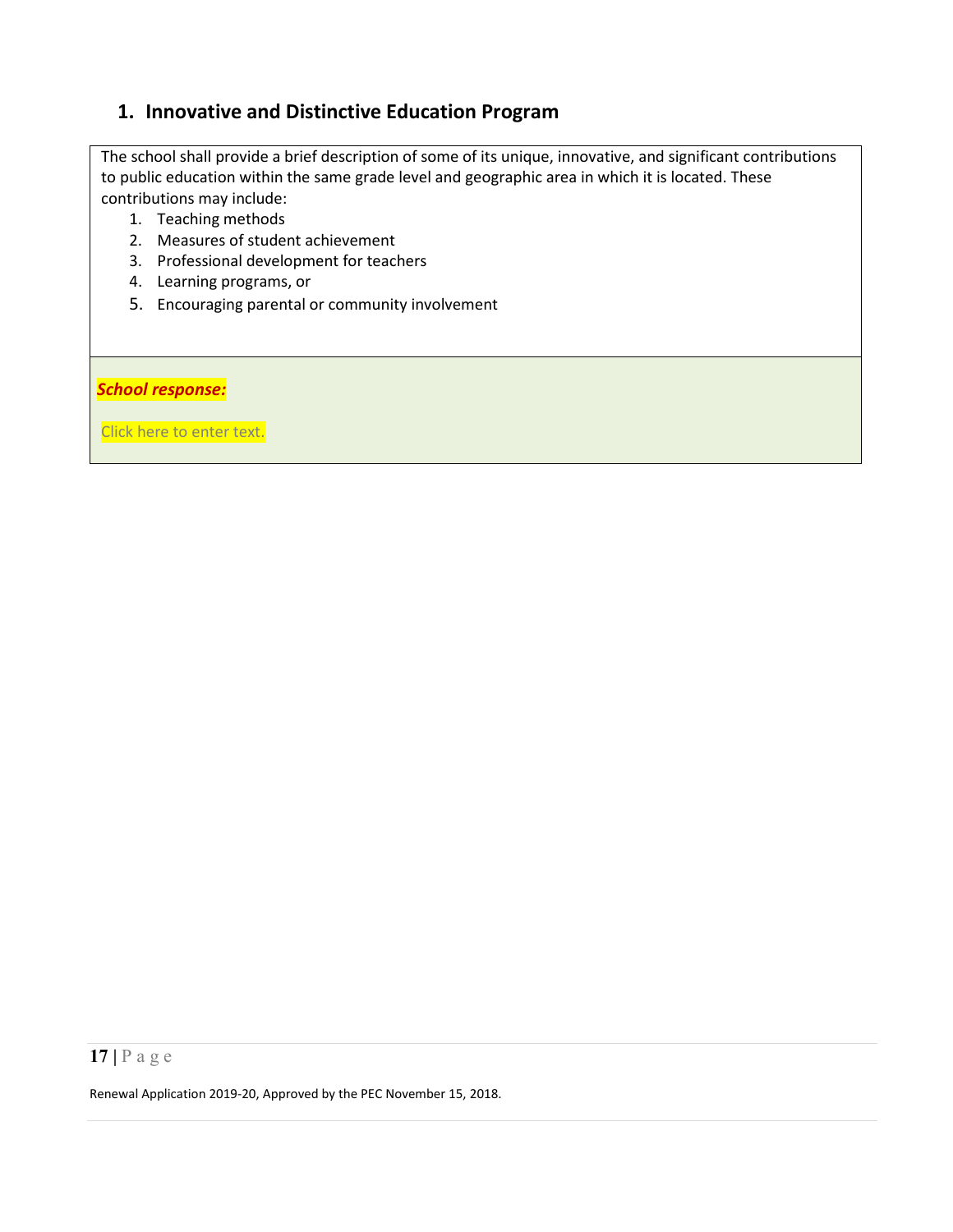## <span id="page-18-0"></span>**2. Academic Performance**

#### The Charter School Act provides as follows:

A charter may be suspended, revoked, or not renewed by the chartering authority if the chartering authority determines that the charter school… failed to meet or make substantial progress toward achievement of the department's standards of excellence or student performance standards identified in the charter contract.

### <span id="page-18-1"></span>**a. Department's Standards of Excellence – A-F Letter Grades**

The Public Education Department, pursuant to NMSA 22-2E-1, et seq., annually assigns a letter grade of A, B, C, D or F to each public school pursuant to criteria established by department rules. In addition, pursuant to NMSA 22-2E-4(D) and (F), it has been established that a letter grade of D or F does not meet the standards of excellence. To meet an acceptable level of performance, a school must earn a grade of C or better for two consecutive years. NMSA 22-2E-45(E).

**For any school that has not maintained a C or better letter grade in each year of the term of the contract, or that has received a D or F in any indicator of the letter grade in the past two years,** provide a narrative that describes the improvement actions targeted to improve the school's letter grade **(school/adult/leader/teacher actions)** and the success of those actions **(student academic** 

**successes/improved outcomes)**. The purpose of the narrative is to demonstrate substantial progress toward achieving and maintaining a C or higher letter grade.

Implementation of the described improvement actions should be verifiable through documented evidence at the site visit. **Please identify specific evidence of both the school/adult/leader/teacher actions** *and* **the student academic successes/improved outcomes in the narrative.**

The narrative should reference performance data that can be reviewed and verified either during the site visit or during the "desk audit" review of the application. If providing data, please attach in an appendix and reference the appendix by name in the narrative.

**Schools that have maintained a C or better letter grade over the term of the contract** *AND* **have not received a D or F in any indicator of the letter grade in the past two years do NOT complete this Section.**

#### *School response:*

Click here to enter text.

### **18 |** Page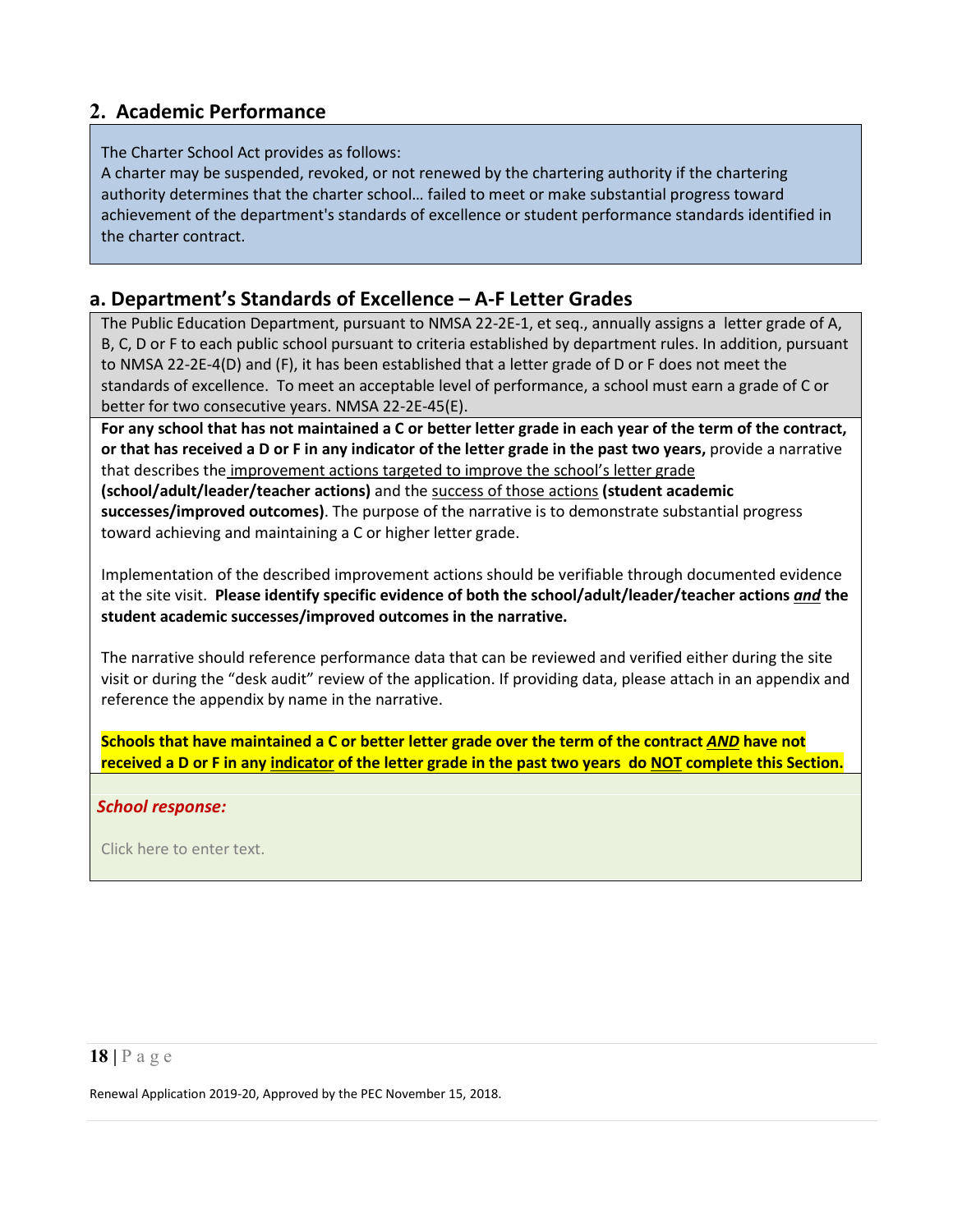## <span id="page-19-0"></span>**b. School-Specific Charter Goals**

Pursuant to NMCA 22-8B-9.1, each charter school authorizer must allow for the inclusion of additional rigorous, valid and reliable indicators proposed by a charter school in each school's performance framework to augment external evaluations of its performance, provided that the chartering authority approves the quality and rigor of the indicators and the indicators are consistent with the purposes of the Charter Schools Act.

**All applicants must report on each school-specific charter goal that is included in the school's performance framework.** Applicants must provide a summary analysis of their performance on each goal over the term of the contract. This analysis must state, for each year of the contract, whether the goal was met and must include longitudinal data that can show the progress of the school over the contract term. For each goal, the applicant should provide a visual representation of the longitudinal data.

**For any applicant that did not meet all of their goals in each year of the contract term**, provide a narrative that addresses the improvement actions **(school/adult/leader/teacher actions)** targeted to improve the school's performance on that school-specific goal and the success of those actions **(student academic successes/improved outcomes)**. The purpose of the narrative is to demonstrate substantial progress toward achieving and maintaining sufficient performance on the school-specific goal. The narrative should only address a goal that was not met in each year of the contract term.

Implementation of the described improvement actions should be verifiable through documented evidence at the site visit. **Please identify specific evidence of both the school/adult/leader/teacher actions** *and* **the student academic successes/improved outcomes in the narrative.**

The narrative should reference performance data that can be reviewed and verified either during the site visit or during the "desk audit" review of the application. If providing data, please attach in an appendix and reference the appendix by name in the narrative.

**Schools that have met all of their school-specific goals in each year of the contract term do NOT provide a narrative.**

#### *School response:*

Click here to enter text.

### **19 |** Page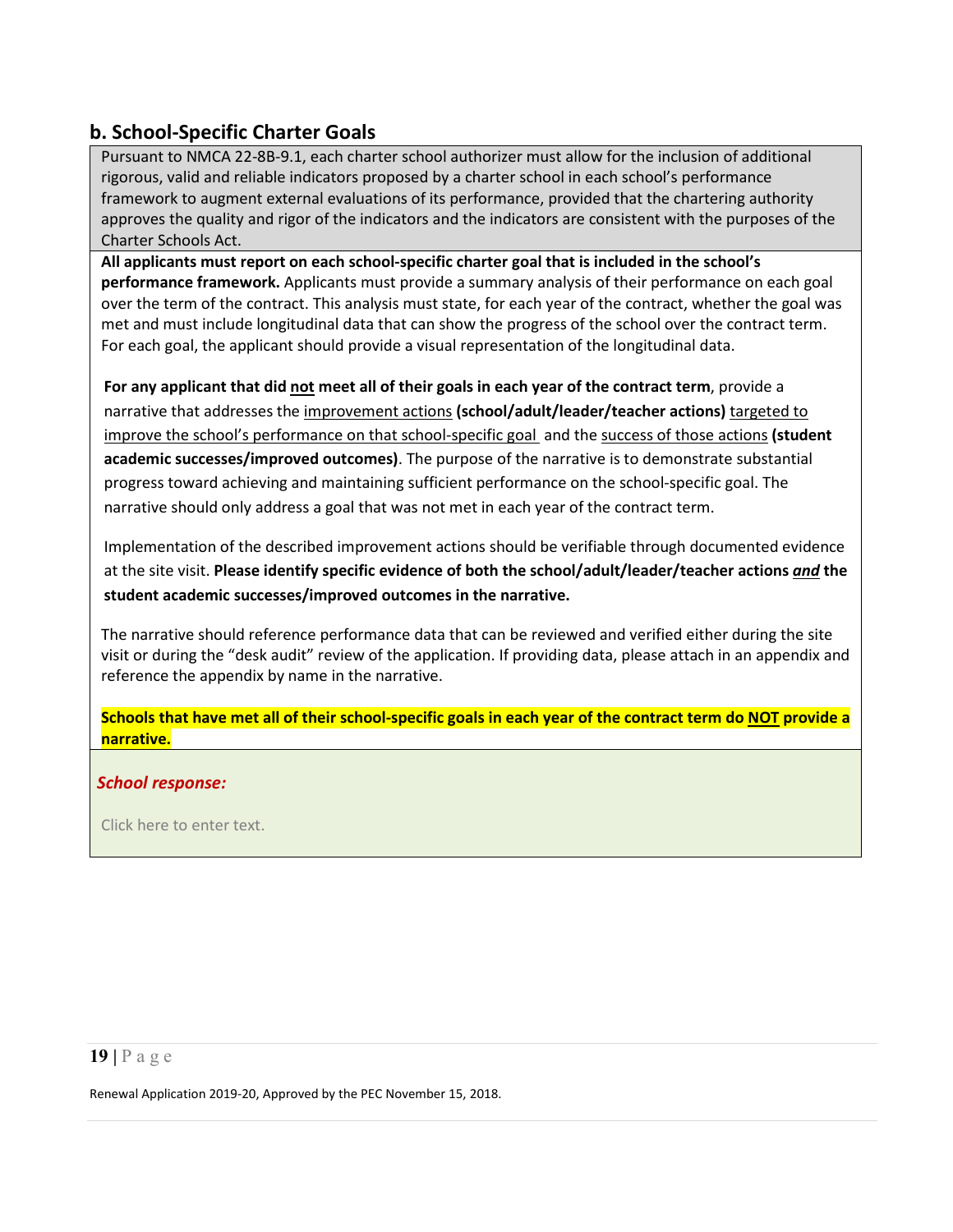## <span id="page-20-0"></span>**3. Financial Compliance**

The Charter School Act provides as follows:

A charter may be suspended, revoked, or not renewed by the chartering authority if the chartering authority determines that the charter school…failed to meet generally accepted standards of fiscal management.

### <span id="page-20-1"></span>**a. Audit Report Summary**

Every charter school is subject to the Audit Act. NMSA22-8B-4(C). The Public School Finance Act requires the audit committee of each charter school governing body to track and report progress on the status of the most recent audit findings and advise the local school board on policy changes needed to address audit findings (see next page).

Please edit the actual year you are referring to in the table. For example, Year 1 should be changed to the audited year (such as FY17) within the current contract. Also, provide a summary of the nature of findings including category levels. Include any repeat audit findings involving a material issue.

| Year              | Total # of<br><b>Findings</b> | Nature of Findings including Rating<br>(Compliance, Significant Deficiency,<br>Material Weakness) | <b>School's Corrective Action Plan</b> |
|-------------------|-------------------------------|---------------------------------------------------------------------------------------------------|----------------------------------------|
|                   |                               |                                                                                                   |                                        |
|                   |                               |                                                                                                   |                                        |
|                   |                               |                                                                                                   |                                        |
| Year 1            |                               |                                                                                                   |                                        |
|                   |                               |                                                                                                   |                                        |
|                   |                               |                                                                                                   |                                        |
|                   |                               |                                                                                                   |                                        |
| Year 2            |                               |                                                                                                   |                                        |
|                   |                               |                                                                                                   |                                        |
|                   |                               |                                                                                                   |                                        |
|                   |                               |                                                                                                   |                                        |
| Year <sub>3</sub> |                               |                                                                                                   |                                        |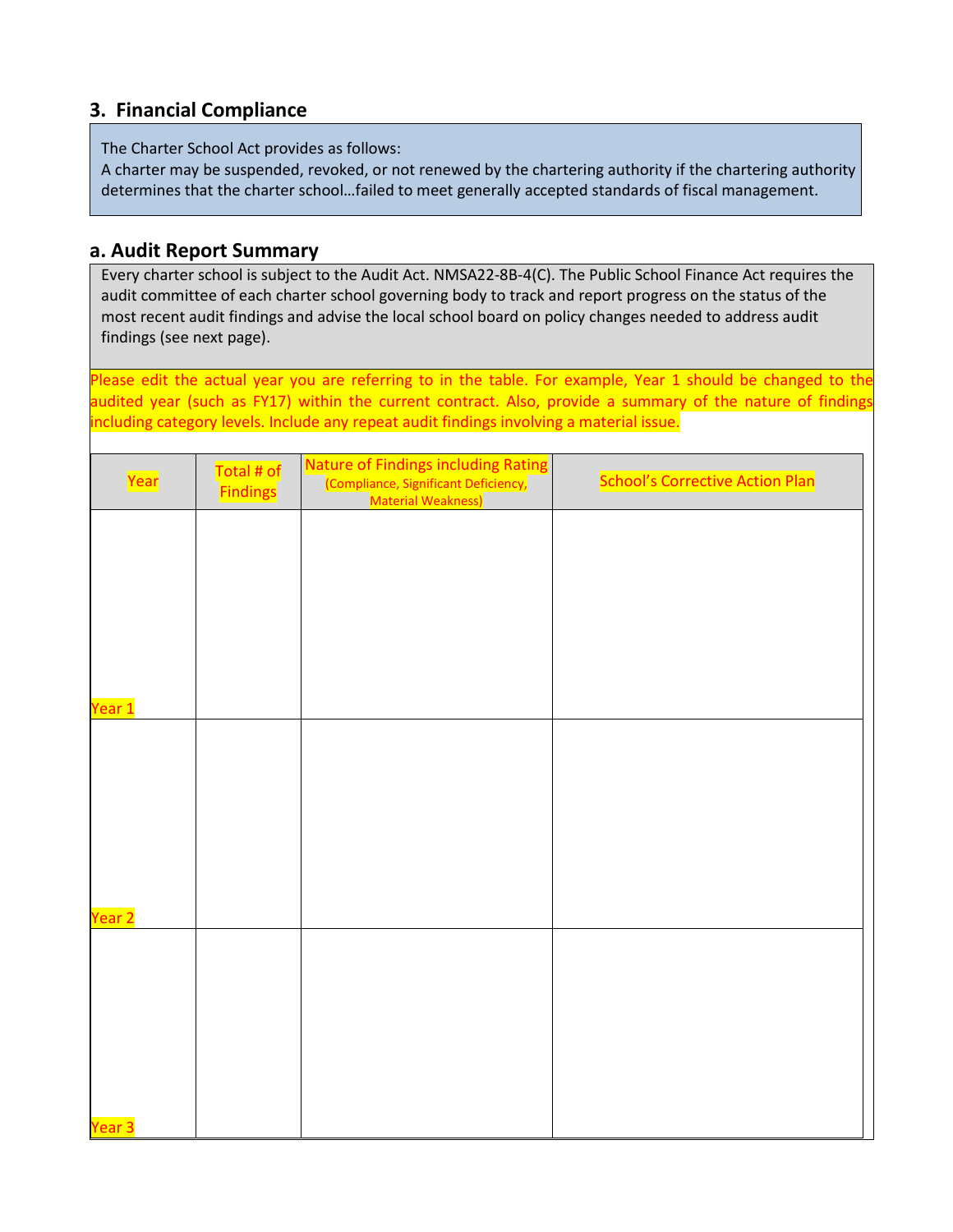## **b. Board of Finance**

Pursuant to NMSA 22-8-38, failure of the governing body of a state-chartered charter school to qualify for designation as a board of finance constitutes good and just grounds for nonrenewal or revocation of its charter.

Further, pursuant to NMSA 22-8-39, the department may at any time suspend a local school board or governing body of a state-chartered charter school from acting as a board of finance if the department reasonably believes there is mismanagement, improper recording or improper reporting of public school funds under the local school board's or governing body of a state-chartered charter school's control.

When the governing body of a state-chartered charter school is suspended from acting as a board of finance, the department is required to consider commencing proceedings before the commission to revoke or refuse to renew the charter of the state-chartered charter school.

If the school's **Board of Finance was suspended** at any time during the term of the contract, the school must provide a narrative explaining the actions taken (school/adult/leader/board actions) on the school's own initiative to correct financial compliance and regain the Board of Finance Authority and the success of those actions **(improved practices and outcomes)**.

The school must also describe the current status of the Board of Finance and continuing actions to ensure the same financial challenges do not reoccur. Success should be identified by specific changes in practice.

The narrative must be supported by evidence provided in an appendix and verifiable through evidence at the site visit. **Please identify specific evidence of both the school/adult/leader/board actions and the improved practices and outcomes in the narrative.**

**Schools that have maintained all Board of Finance authority during the entire term of the contract do NOT complete this Section.**

#### *School response:*

Click here to enter text.

### **21 |** Page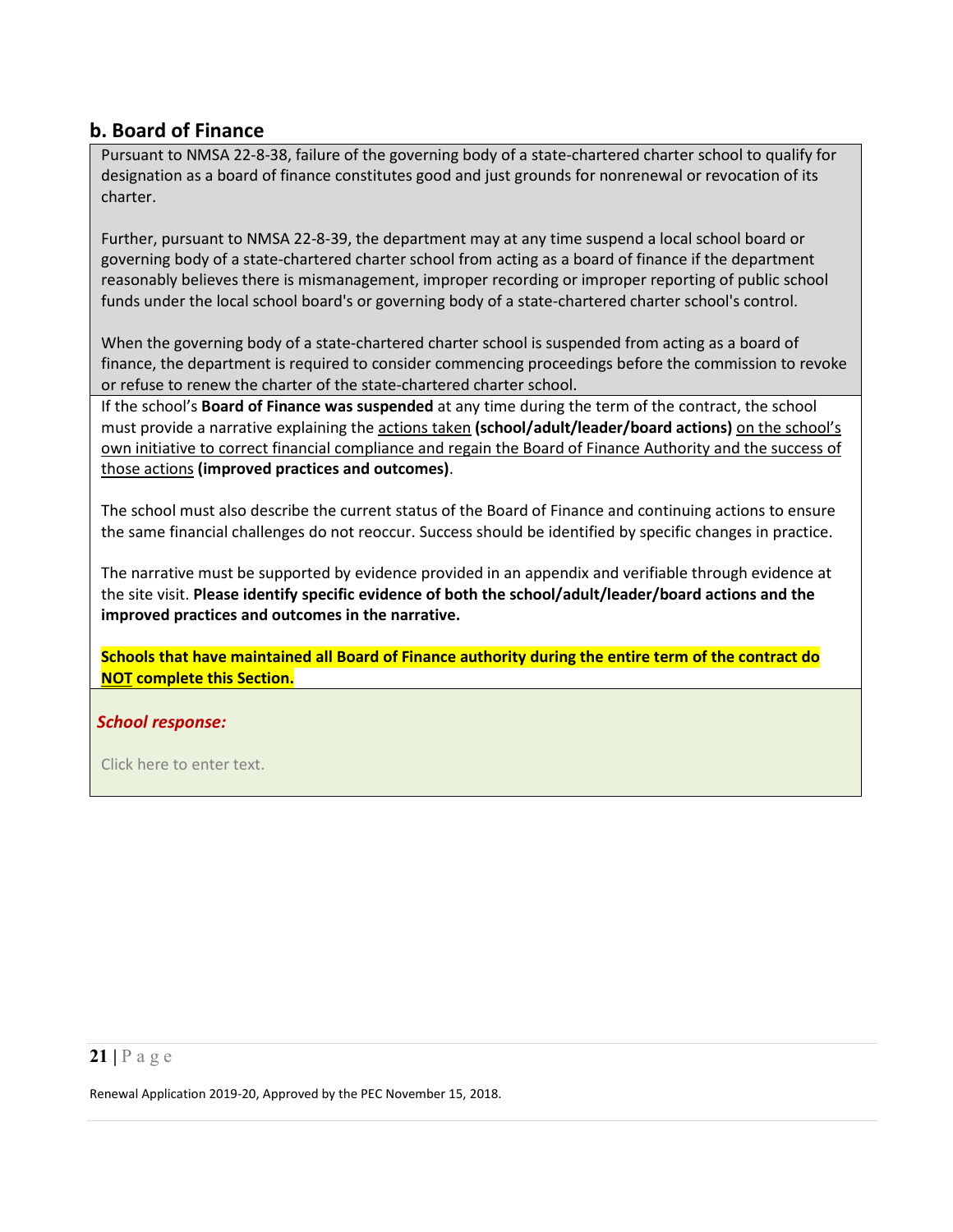# <span id="page-22-0"></span>**4. Contractual, Organizational, and Governance Responsibilities**

The Charter School Act provides as follows:

A charter may be suspended, revoked, or not renewed by the chartering authority if the chartering authority determines that the charter school…committed a material violation of any of the conditions, standards, or procedures set forth in the charter…*and/or*…violated any provision of law from which the charter school was not specifically exempted.

### <span id="page-22-1"></span>**a. Charter Material Terms\***

Pursuant to NMSA 22-8B-9, each charter contract contains material term of the charter application or renewal information as well as additional criteria as determined by law and regulation, and agreed to by the school and CSD. The PEC's contract identifies all material terms in Article VII., Section 8.01(a)(i)-(xvii) of the Performance Contract.

**If a school received "working to meet" or "falls far below" in the WEB EPPS or during the site visit describe the improvement actions the school made to address the deficiencies.**

**Schools that do not have any repeated "working to meet" ratings or any "falls far below" ratings on the WEB EPPS or site visit in the current year do NOT complete this Section.**

*School response:* 

Click here to enter text.

**\* All schools must provide a response for this section of the application.**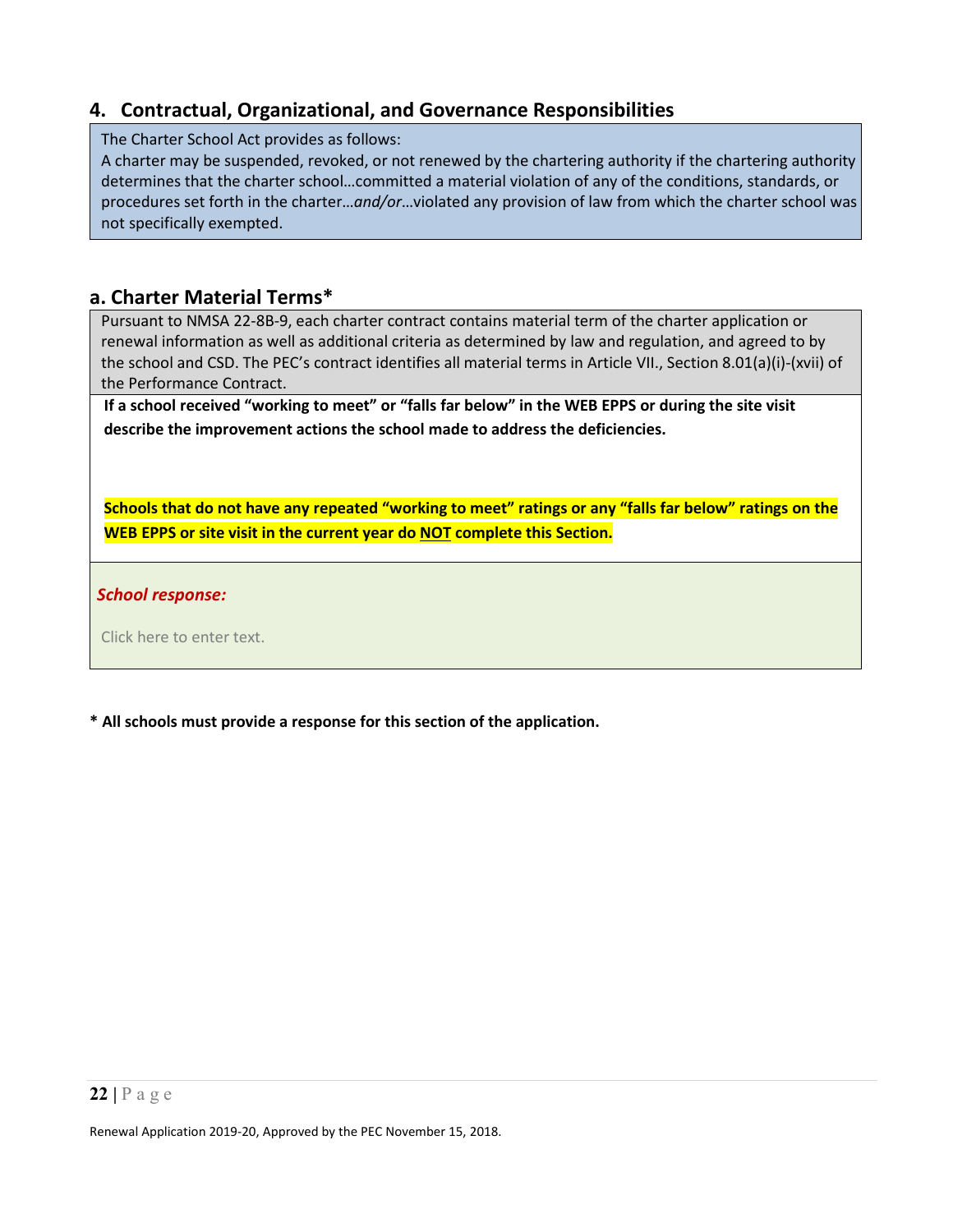# <span id="page-23-0"></span>**b. Organizational Performance Framework**

Pursuant to NMCA 22-8B-9.1, the performance framework for each charter school must include performance indicators and performance targets for governing body performance, including compliance with all applicable laws, rules and terms of the charter contract.

**For any school that has received a repeated "working to meet" rating or a first time or repeat "falls far below rating" for one or more of the organizational performance framework indicators on the most recently completed organizational performance framework evaluation** provide a narrative explaining the improvement actions made **(school/adult/leader/board actions)** to meet all legal compliance requirements and the effectiveness of those actions **(improved practices and outcomes)** in improving organizational performance and compliance.

The purpose of the narrative is to demonstrate substantial progress toward achieving and maintaining organizational performance and compliance.

Implementation of the described improvement actions should be verifiable through evidence at the site visit. **Please identify specific evidence of both the school/adult/leader/board actions and the improved practices and outcomes in the narrative.**

**If the school has received any OCR complaints or formal special education complaints**, the school must identify those, provide all communications (redacted to protect PII) related to those complaints in an appendix, and describe the current status of the complaint. I**f any of those complaints have been resolved and resulted in a finding that the school violated any law,** the school must provide a narrative describing the required compensatory and corrective actions required and their status in implementing those actions. The implementation of such actions must be verifiable through evidence during the site visit.

**Schools that do not have any repeated "working to meet" ratings or any "falls far below" ratings on the most recent organizational performance framework evaluation do NOT complete this Section.**

#### *School response:*

Click here to enter text.

### **23 |** Page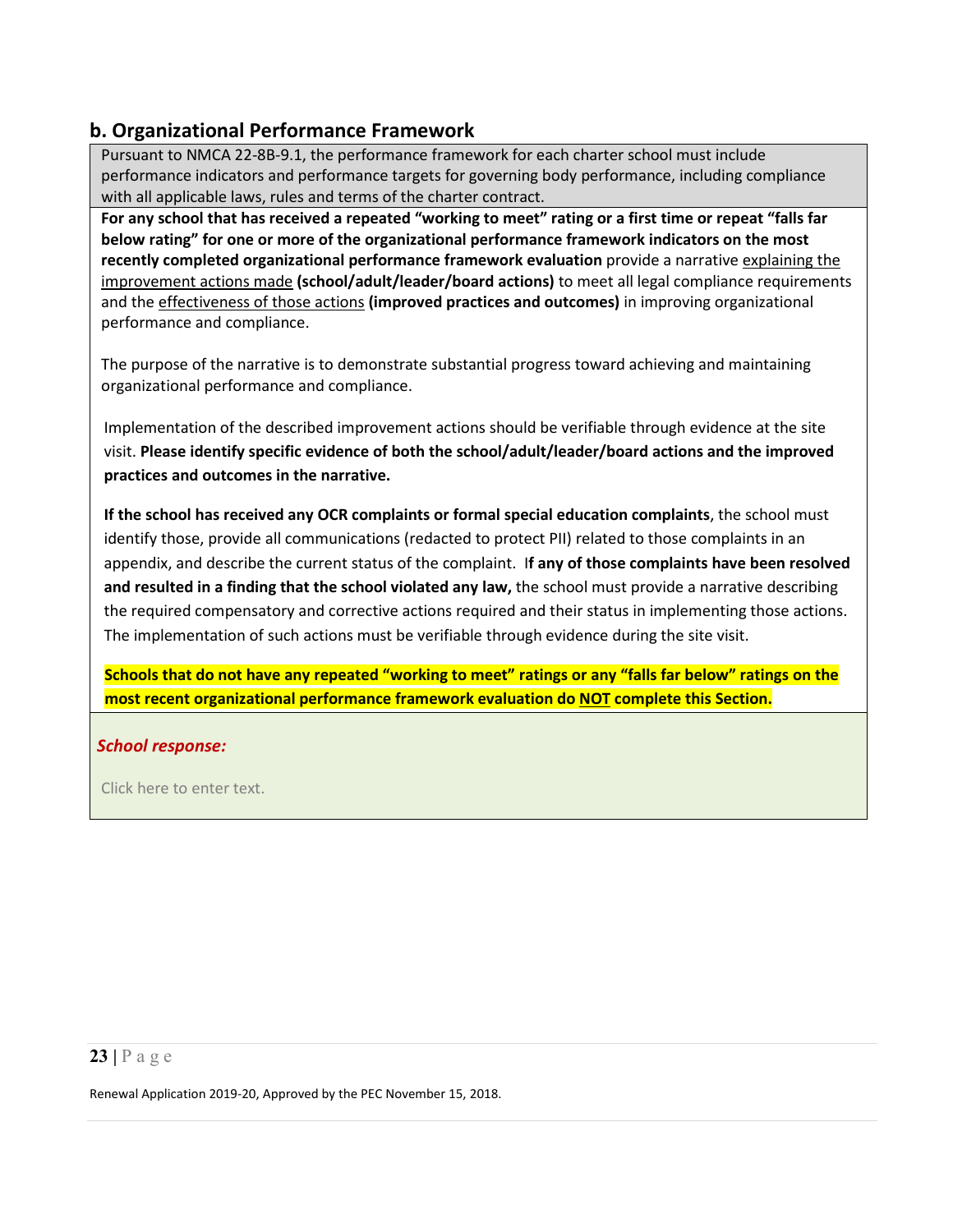### <span id="page-24-0"></span>**c. Governance Responsibilities\***

Pursuant to NMSA 22-8B-4, each charter school must, at all times, have at least five members and no members may serve on any other charter school governing body. Further, the governing bodies must operate in accordance with their charter contract and bylaws. The PEC's performance contract requires that the PEC is notified of board vacancies within 30 days, and that vacancies are filled within 45 days.

Additionally, pursuant to NMSA 22-8-12.3, Boards must maintain audit and finance committees that meet statutory makeup requirements.

Further, pursuant to NMAC 6.80.4.20, each charter school governing body member must annually complete five hours of approved training.

Finally, governing body members are held to the conflict of interest requirements laid out in NMSA 22-8B-5.2.

**Each school must identify how they have met governance responsibilities during the term of the contract.** Specifically, the school must identify:

- the membership of their boards at all times during the term of the contract (with roles and service terms for all members); this should also include membership of the required committees;
- any time when membership on the governing body fell below the requirements in their by-laws or the statutory minimum of 5 members;
- any time when the governing body did not maintain the required committee membership;
- the amount of time any vacancies were open;
- any board members that did not complete required training hours in any of the years of the contract term.

**If the school identified any governance requirements they were unable to meet**, the school must provide a narrative describing the improvement actions the school implemented to move toward full compliance with governance responsibilities.

The purpose of the narrative is to demonstrate substantial progress toward meeting all governance requirements.

The implementation of such actions must be verifiable through evidence during the site visit.

#### *School response:*

Click here to enter text.

\* **All schools must provide a response for this section of the application.**

#### **24 |** Page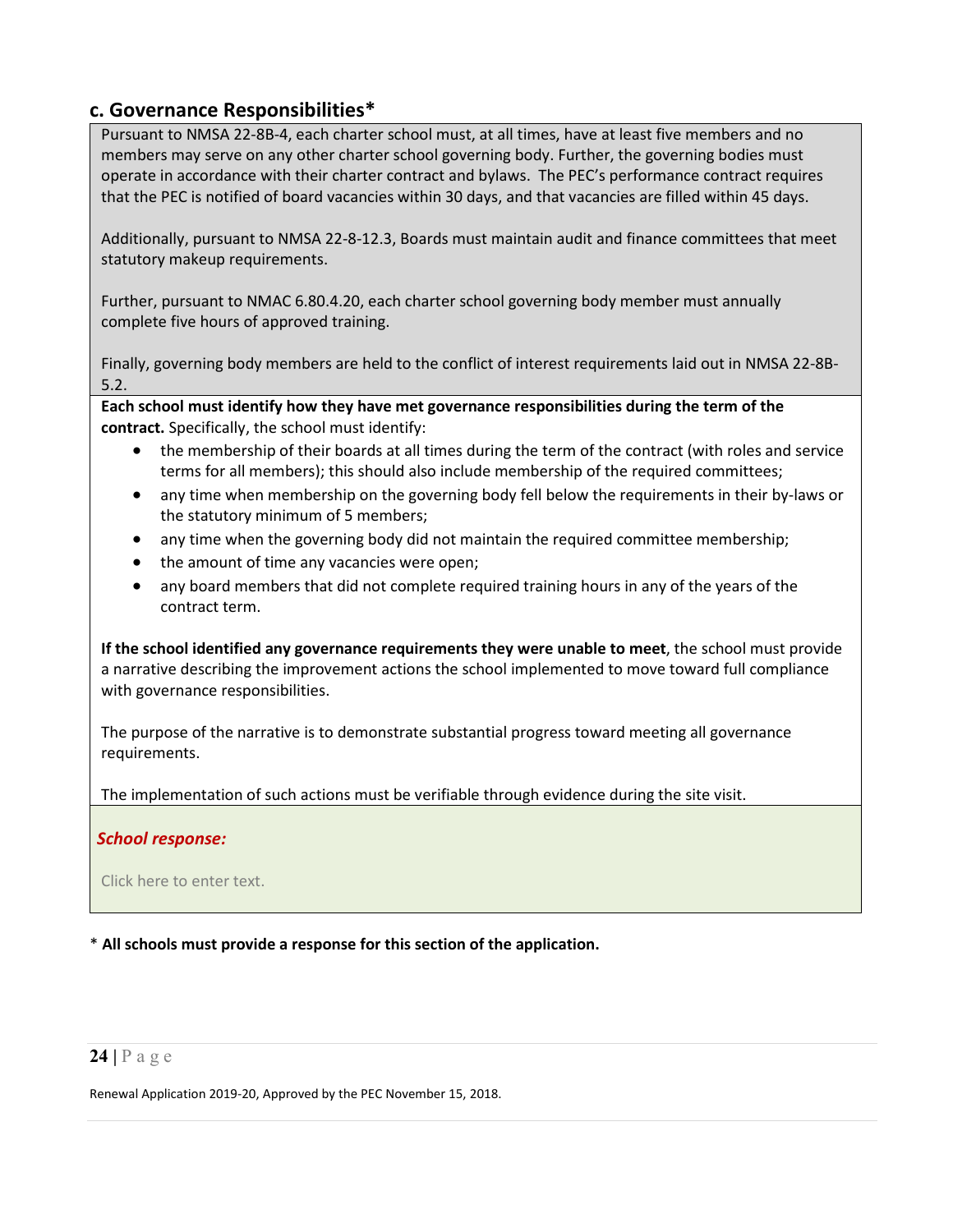

# **Part C—Financial Statement\***

<span id="page-25-0"></span>(A financial statement that discloses the costs of administration, instruction, and other

spending categories for the charter school that is 1) understandable to the general

public, 2) allows comparison of costs to other schools or comparable organizations, and

3) is in a format required by the department.)

# **Instructions**:

- a. Complete the table specific to your operational budget for each fiscal year within the school's current charter contract (Year 1 through 4). \**Please edit the actual year you are referring to in each table (such as FY17 and so forth)*.
- b. Input totals for functions 1100 and 2300/2400/2500 (combined) for each year into chart at the end of this section.

# **Year 1**

| <b>Fund</b> | <b>Fund Name</b>       | <b>Example of Expenditures by Fund</b>                          | <b>Percentage (%)</b> | <b>Amount</b> |
|-------------|------------------------|-----------------------------------------------------------------|-----------------------|---------------|
| 1100        |                        | Direct Instruction   Teachers, EAs, Instructional Coaches, etc. |                       |               |
| 2100        | <b>Student Support</b> | Social Workers, Counseling, Ancillary Services,<br>etc.         |                       |               |

### **25 |** Page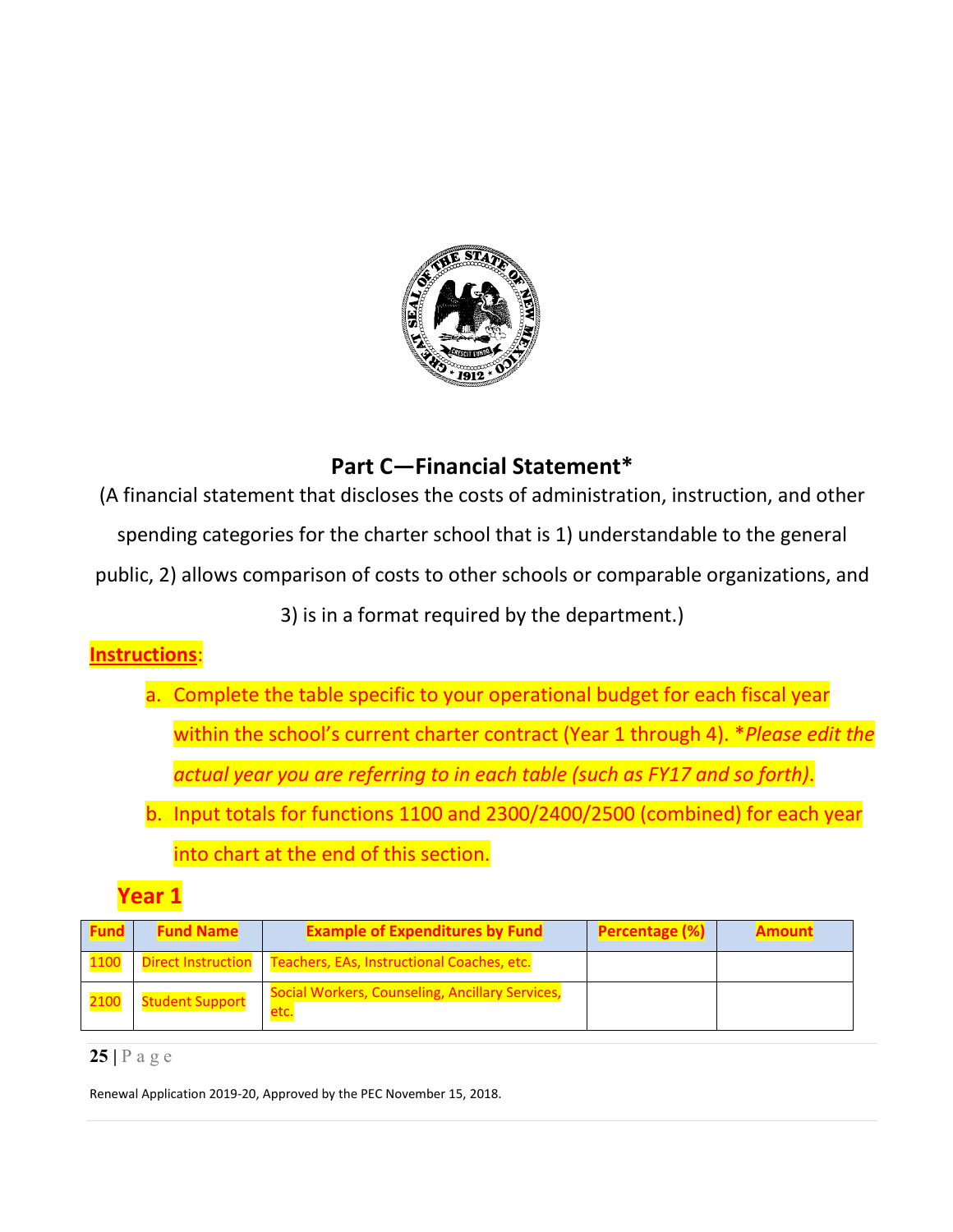| 2200                                                                                                                                                                                           | Instructional<br><b>Support</b>             | Library/Media Services, Instructional-Related<br>Technology, Academic Student Assessment, etc.               |  |
|------------------------------------------------------------------------------------------------------------------------------------------------------------------------------------------------|---------------------------------------------|--------------------------------------------------------------------------------------------------------------|--|
| 2300                                                                                                                                                                                           | <b>Central</b><br>Administration            | <b>Governance Council, Executive Administration,</b><br><b>Community Relations, etc.</b>                     |  |
| 2400                                                                                                                                                                                           | <b>School</b><br>Administration             | School Administrator, etc.                                                                                   |  |
| 2500                                                                                                                                                                                           | <b>Central Services</b>                     | <b>Business Manager, Human Resources, Printing,</b><br><b>Technology Services, etc.</b>                      |  |
| 2600                                                                                                                                                                                           | <b>Maintenance and</b><br><b>Operations</b> | <b>Maintenance and Operations of Buildings,</b><br>Upkeep of Grounds and Vehicles, Security,<br>Safety, Etc. |  |
|                                                                                                                                                                                                | <b>Other</b>                                | <b>Miscellaneous (Community Services)</b>                                                                    |  |
|                                                                                                                                                                                                |                                             | <b>Grand Total</b>                                                                                           |  |
| <b>Total Amount of Operational Dollars Going Directly to Supporting Student</b><br>Success (Includes Direct Instruction, Student Support, Instructional Support,<br>and School Administration) |                                             |                                                                                                              |  |

# **Year 2**

| <b>Fund</b>                                                                                                                                                      | <b>Fund Name</b>                            | <b>Example of Expenditures by Fund</b>                                                                              | Percentage (%) | <b>Amount</b> |
|------------------------------------------------------------------------------------------------------------------------------------------------------------------|---------------------------------------------|---------------------------------------------------------------------------------------------------------------------|----------------|---------------|
| 1100                                                                                                                                                             | <b>Direct Instruction</b>                   | Teachers, EAs, Instructional Coaches, etc.                                                                          |                |               |
| 2100                                                                                                                                                             | <b>Student Support</b>                      | Social Workers, Counseling, Ancillary Services,<br>etc.                                                             |                |               |
| <b>2200</b>                                                                                                                                                      | Instructional<br><b>Support</b>             | Library/Media Services, Instructional-Related<br>Technology, Academic Student Assessment, etc.                      |                |               |
| 2300                                                                                                                                                             | <b>Central</b><br>Administration            | Governance Council, Executive Administration,<br><b>Community Relations, etc.</b>                                   |                |               |
| <b>2400</b>                                                                                                                                                      | <b>School</b><br>Administration             | School Administrator, etc.                                                                                          |                |               |
| 2500                                                                                                                                                             | <b>Central Services</b>                     | <b>Business Manager, Human Resources, Printing,</b><br><b>Technology Services, etc.</b>                             |                |               |
| <b>2600</b>                                                                                                                                                      | <b>Maintenance and</b><br><b>Operations</b> | <b>Maintenance and Operations of Buildings,</b><br><b>Upkeep of Grounds and Vehicles, Security,</b><br>Safety, Etc. |                |               |
|                                                                                                                                                                  | Other                                       | <b>Miscellaneous (Community Services)</b>                                                                           |                |               |
| <b>Grand Total</b>                                                                                                                                               |                                             |                                                                                                                     |                |               |
| <b>Total Amount of Operational Dollars Going Directly to Supporting Student</b><br>Success (Includes Direct Instruction, Student Support, Instructional Support, |                                             |                                                                                                                     |                |               |

# **26 |** Page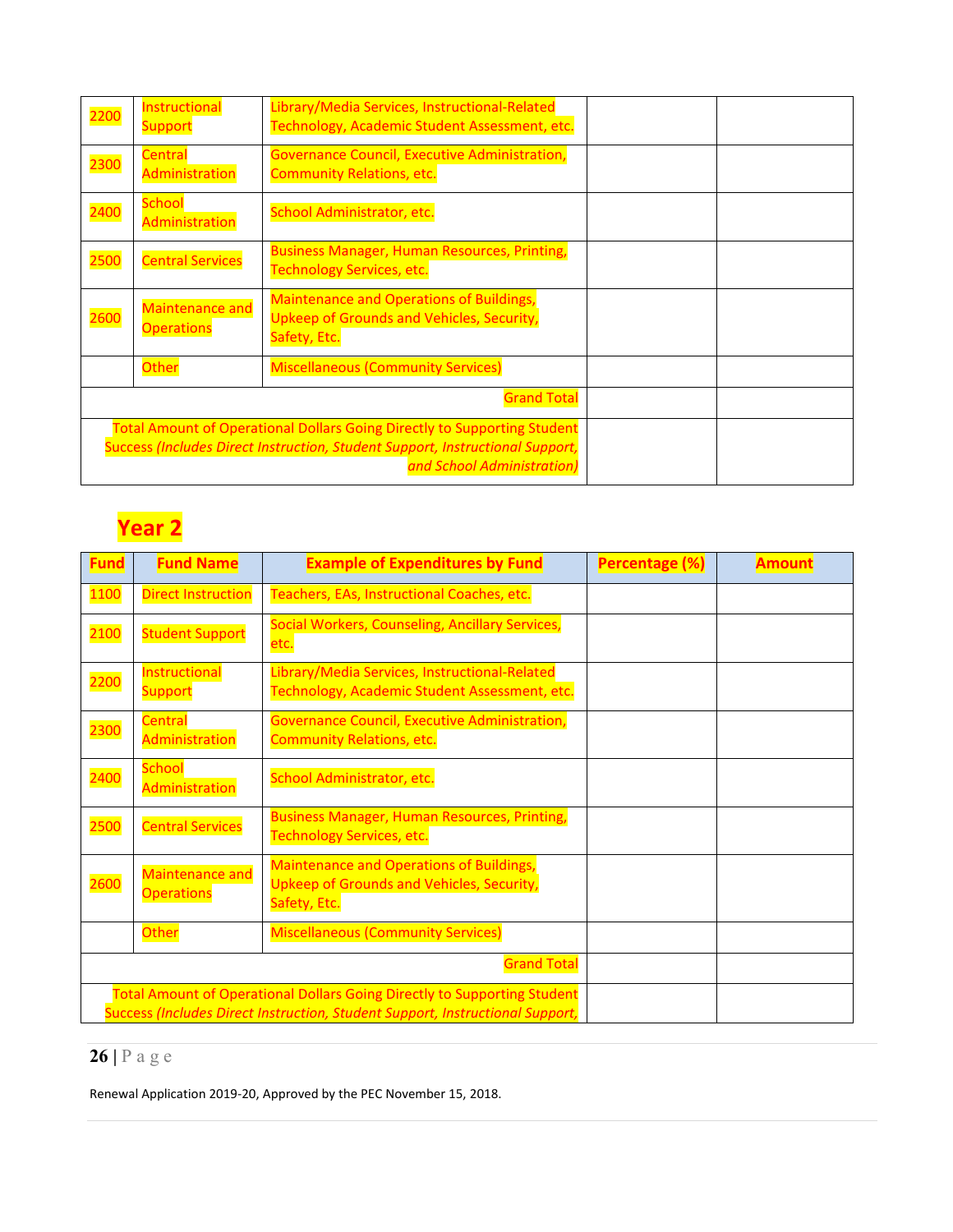|--|

# **Year 3**

| <b>Fund</b> | <b>Fund Name</b>                            | <b>Example of Expenditures by Fund</b>                                                                                                                                                         | <b>Percentage (%)</b> | <b>Amount</b> |
|-------------|---------------------------------------------|------------------------------------------------------------------------------------------------------------------------------------------------------------------------------------------------|-----------------------|---------------|
| 1100        | <b>Direct Instruction</b>                   | Teachers, EAs, Instructional Coaches, etc.                                                                                                                                                     |                       |               |
| 2100        | <b>Student Support</b>                      | Social Workers, Counseling, Ancillary Services,<br>etc.                                                                                                                                        |                       |               |
| 2200        | Instructional<br><b>Support</b>             | Library/Media Services, Instructional-Related<br>Technology, Academic Student Assessment, etc.                                                                                                 |                       |               |
| 2300        | <b>Central</b><br>Administration            | Governance Council, Executive Administration,<br><b>Community Relations, etc.</b>                                                                                                              |                       |               |
| 2400        | <b>School</b><br>Administration             | School Administrator, etc.                                                                                                                                                                     |                       |               |
| <b>2500</b> | <b>Central Services</b>                     | <b>Business Manager, Human Resources, Printing,</b><br><b>Technology Services, etc.</b>                                                                                                        |                       |               |
| <b>2600</b> | <b>Maintenance and</b><br><b>Operations</b> | <b>Maintenance and Operations of Buildings,</b><br><b>Upkeep of Grounds and Vehicles, Security,</b><br>Safety, Etc.                                                                            |                       |               |
|             | Other                                       | <b>Miscellaneous (Community Services)</b>                                                                                                                                                      |                       |               |
|             |                                             | <b>Grand Total</b>                                                                                                                                                                             |                       |               |
|             |                                             | <b>Total Amount of Operational Dollars Going Directly to Supporting Student</b><br>Success (Includes Direct Instruction, Student Support, Instructional Support,<br>and School Administration) |                       |               |

# **Year 4**

| Fund | <b>Fund Name</b>                 | <b>Example of Expenditures by Fund</b>                                                         | <b>Percentage (%)</b> | <b>Amount</b> |
|------|----------------------------------|------------------------------------------------------------------------------------------------|-----------------------|---------------|
| 1100 | <b>Direct Instruction</b>        | Teachers, EAs, Instructional Coaches, etc.                                                     |                       |               |
| 2100 | <b>Student Support</b>           | Social Workers, Counseling, Ancillary Services,<br>etc.                                        |                       |               |
| 2200 | Instructional<br><b>Support</b>  | Library/Media Services, Instructional-Related<br>Technology, Academic Student Assessment, etc. |                       |               |
| 2300 | <b>Central</b><br>Administration | Governance Council, Executive Administration,<br><b>Community Relations, etc.</b>              |                       |               |
| 2400 | <b>School</b><br>Administration  | School Administrator, etc.                                                                     |                       |               |

# **27 |** Page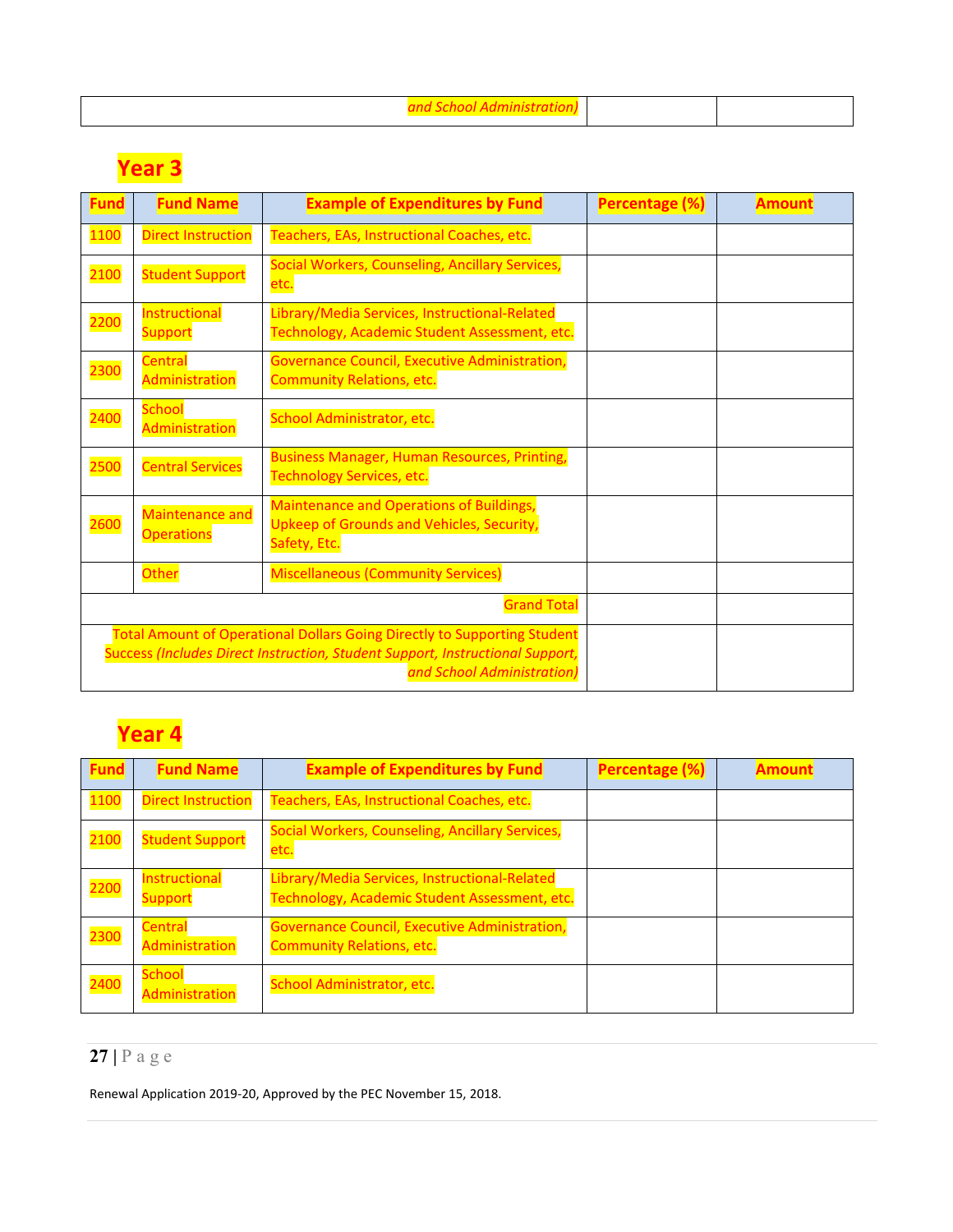| 2500        | <b>Central Services</b>                                                                                                                                                 | <b>Business Manager, Human Resources, Printing,</b><br><b>Technology Services, etc.</b>                      |  |
|-------------|-------------------------------------------------------------------------------------------------------------------------------------------------------------------------|--------------------------------------------------------------------------------------------------------------|--|
| <b>2600</b> | <b>Maintenance and</b><br><b>Operations</b>                                                                                                                             | <b>Maintenance and Operations of Buildings,</b><br>Upkeep of Grounds and Vehicles, Security,<br>Safety, Etc. |  |
|             | <b>Other</b>                                                                                                                                                            | <b>Miscellaneous (Community Services)</b>                                                                    |  |
|             |                                                                                                                                                                         |                                                                                                              |  |
|             | <b>Total Amount of Operational Dollars Going Directly to Supporting Student</b><br><b>Success (Includes Direct Instruction, Student Support, Instructional Support,</b> |                                                                                                              |  |

# **Operational Budget in Bar Graph (right click on chart and input % for each field)**:

*\*Please edit the actual year you are referring to in the graph below*



# **Other Information**

*Only schools that are transferring authorizers from a district to the Public Education Commission must provide the following information:*

 Copies of all financial statements and audit findings for any audits performed within the current charter contract.

## **28 |** Page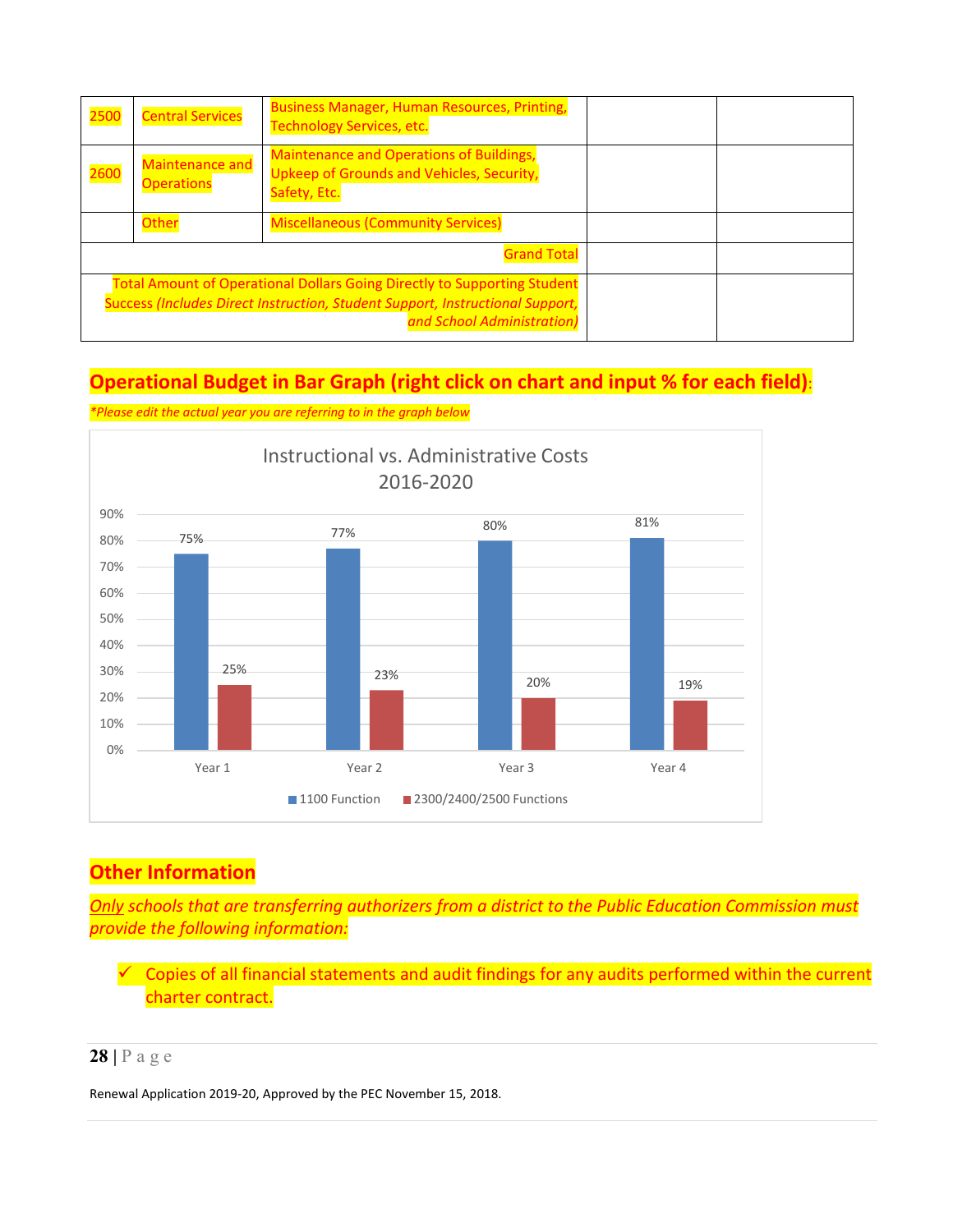- $\checkmark$  Membership figures for 80 day and 120 day reporting periods from STARS within the current charter contract.
- Copies of 910-B5's within the current charter contract.
- $\degree$  Copies of CSD Site Visit Documents from within the current charter contract.
- $\checkmark$  Copies of any Corrective Action Plans or Other Actions taken by the district or the Public Education Department.
- $\checkmark$  Special Education Maintenance of Effort (MoE) Reports from within the current charter contract.
- A Recent Cash Report submitted to the New Mexico Public Education Department.
- $\sim$  Have you had the school's Board of Finance removed during the current charter term? Is so, please provide an explanation, including the time frame of the removal.

**\*All schools must provide a response for this section of the application.**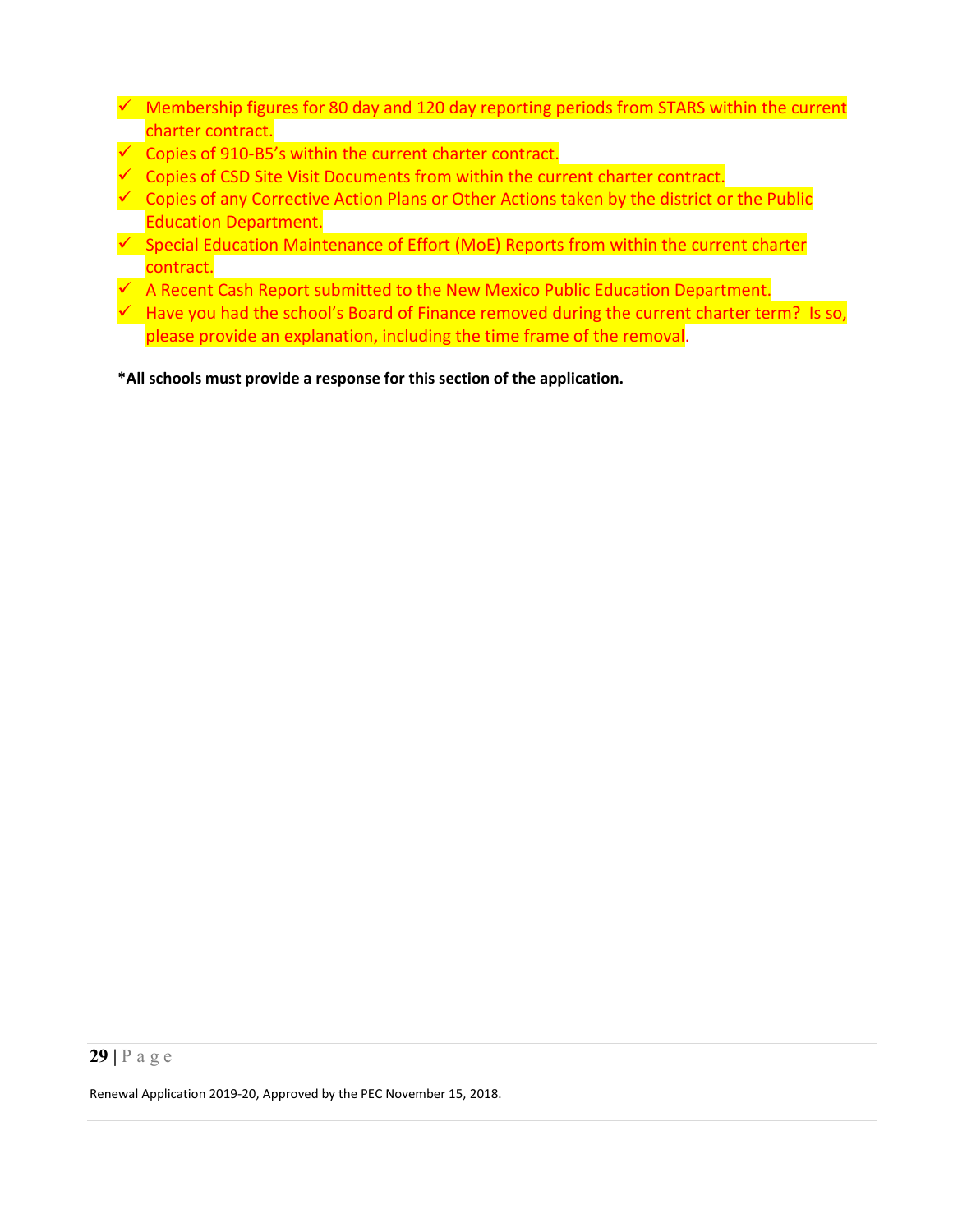

# **Part D—Petitions of Support\***

<span id="page-30-0"></span>1. A petition in support of the charter school renewing its charter status signed by not less than sixty-five percent of the employees in the charter school.

2. A petition in support of the charter school renewing its charter status signed by at least seventy-five percent of the households whose children are enrolled in the charter school. Provide only household names and not the students' names, in order to protect PII and be compliant with FERPA.

**\*All schools must provide a response for this section of the application.**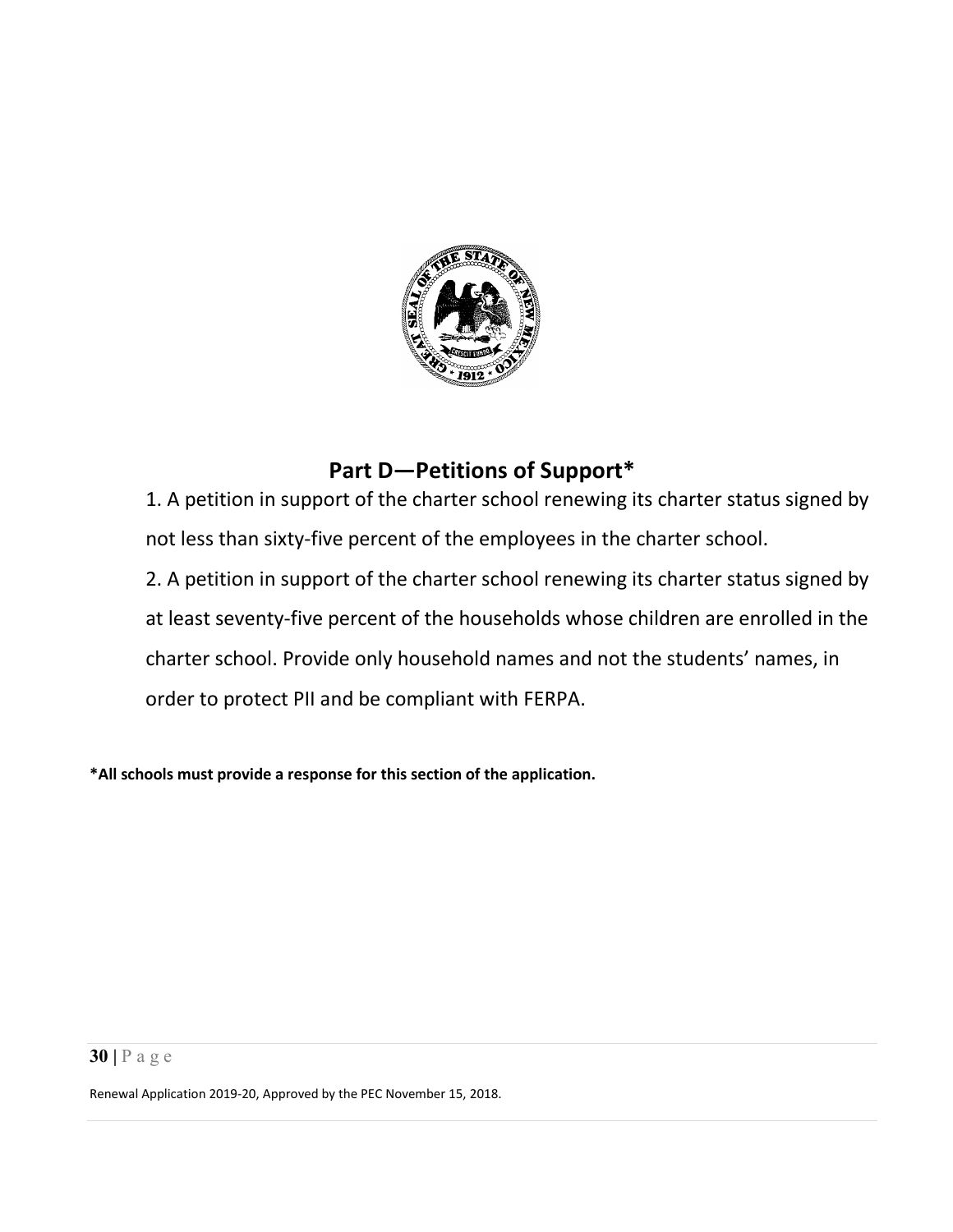## <span id="page-31-0"></span>**1. Petition of Support from Employees**

Instructions:

- Signatures must be collected during the year prior to the least year of the contract, using the school's employee information on the  $120<sup>th</sup>$  day.

A certified petition in support of the charter school renewing its charter status signed by not less than 65 percent of the employees in the charter school at Subsection J of 22-8B-12 NMSA 1978.

Include, as **Appendix B**, a certified affidavit of the Employees' Support Petition from not less than 65 percent of the employees of the charter school that indicates their support of the renewal of the charter.

Following is a suggested form to certify the petition. This form may be attached to the petition. You MUST have signatures.

| I am the head administrator of the ______ Charter School and hereby certify that: the attached petition in |                      |  |  |  |  |
|------------------------------------------------------------------------------------------------------------|----------------------|--|--|--|--|
| support of the <b>contact Charter School renewing its charter was circulated to all employees of the</b>   |                      |  |  |  |  |
| Charter School. There are persons employed by the Charter School. The petition contains the                |                      |  |  |  |  |
| signatures of employees which represents percent of the employees employed by the                          |                      |  |  |  |  |
| Charter School.                                                                                            |                      |  |  |  |  |
|                                                                                                            |                      |  |  |  |  |
| STATE OF NEW MEXICO)                                                                                       |                      |  |  |  |  |
| SS.                                                                                                        |                      |  |  |  |  |
|                                                                                                            |                      |  |  |  |  |
|                                                                                                            |                      |  |  |  |  |
| being first duly sworn, upon oath state:                                                                   |                      |  |  |  |  |
|                                                                                                            |                      |  |  |  |  |
| That I have read the contents of the attached Petition, and my statements herein are true and              |                      |  |  |  |  |
| accurate to the best of my knowledge and belief.                                                           |                      |  |  |  |  |
|                                                                                                            |                      |  |  |  |  |
|                                                                                                            |                      |  |  |  |  |
|                                                                                                            |                      |  |  |  |  |
|                                                                                                            |                      |  |  |  |  |
| Subscribed and sworn to before me this $\Box$ day of $\Box$ $\Box$ 20.                                     |                      |  |  |  |  |
|                                                                                                            |                      |  |  |  |  |
|                                                                                                            |                      |  |  |  |  |
|                                                                                                            |                      |  |  |  |  |
|                                                                                                            |                      |  |  |  |  |
|                                                                                                            | <b>Notary Public</b> |  |  |  |  |
| My Commission Expires:                                                                                     |                      |  |  |  |  |
|                                                                                                            |                      |  |  |  |  |
|                                                                                                            |                      |  |  |  |  |
|                                                                                                            |                      |  |  |  |  |
|                                                                                                            |                      |  |  |  |  |

#### **31 |** Page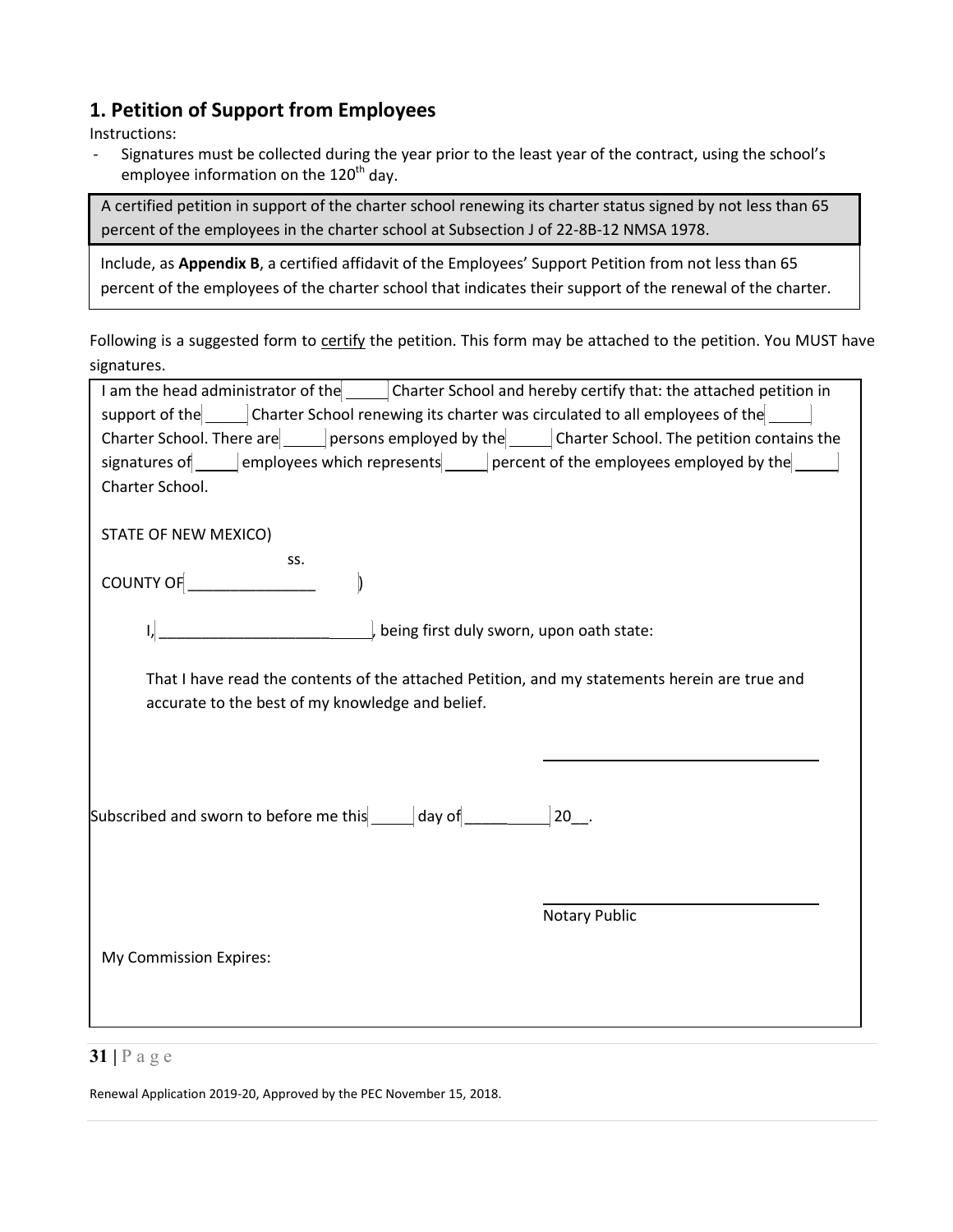# <span id="page-32-0"></span>**2. Petition of Support from Households**

Instructions:

- Signatures must be collected during the year prior to the least year of the contract, using the school's enrollment information on the  $120<sup>th</sup>$  day.
- Students over the age of 18 and students acting as a head of household may provide the signature for the household. For students under the age of 18 living with a parent or guardian, the signature shall be the parent or guardian's signature.

A certified petition in support of the charter school renewing its charter status signed by not less than 75 percent of the households whose children were enrolled in the charter school at Subsection J of 22-8B-12 NMSA 1978.

Include, as **Appendix C**, a certified affidavit of the household support petition of the charter school renewing its charter status from not less than 75 percent of the households whose children were enrolled in the charter school.

Following is a suggested form to certify the petition. This form may be attached to the petition. You MUST have signatures.

| I am the head administrator of the Charter School and certify that: the attached petition in support<br>of the Charter School renewing its charter was circulated to households whose children were<br>enrolled in our charter school. It contains the signatures of <b>Nouseholds</b> which represents <b>No. 1. 1. 1. 1. 2.</b><br>percent of the households whose children were enrolled in the Charter School. |
|--------------------------------------------------------------------------------------------------------------------------------------------------------------------------------------------------------------------------------------------------------------------------------------------------------------------------------------------------------------------------------------------------------------------|
| STATE OF NEW MEXICO)<br>SS.                                                                                                                                                                                                                                                                                                                                                                                        |
| COUNTY OF [                                                                                                                                                                                                                                                                                                                                                                                                        |
| , being first duly sworn, upon oath state:                                                                                                                                                                                                                                                                                                                                                                         |
| That I have read the contents of the attached petition, and my statements herein are true and<br>accurate to the best of my knowledge and belief.                                                                                                                                                                                                                                                                  |
|                                                                                                                                                                                                                                                                                                                                                                                                                    |
|                                                                                                                                                                                                                                                                                                                                                                                                                    |
| Subscribed and sworn to before me this $\Box$ day of $\Box$ 2019.                                                                                                                                                                                                                                                                                                                                                  |
| Notary Public                                                                                                                                                                                                                                                                                                                                                                                                      |
| My Commission Expires:                                                                                                                                                                                                                                                                                                                                                                                             |
| 2212                                                                                                                                                                                                                                                                                                                                                                                                               |

#### **32 |** Page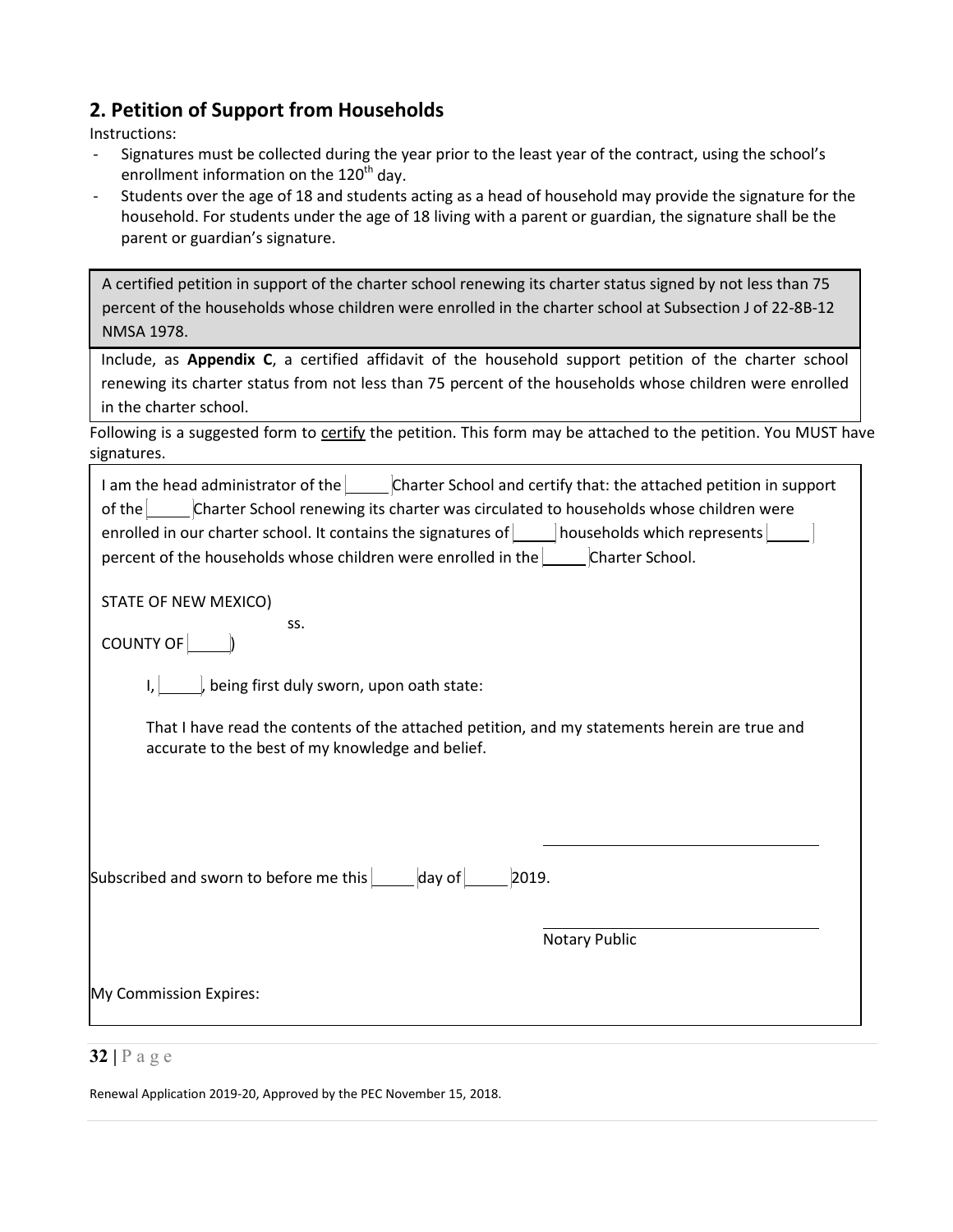

# <span id="page-33-0"></span>**Part E—Description of the Charter School Facilities and Assurances\*** (A description of the charter school facilities and assurances that the facilities are

in compliance with the requirements of Section 22-8B-4.2 NMSA 1978)

\* **All schools must provide a response for this section of the application.**